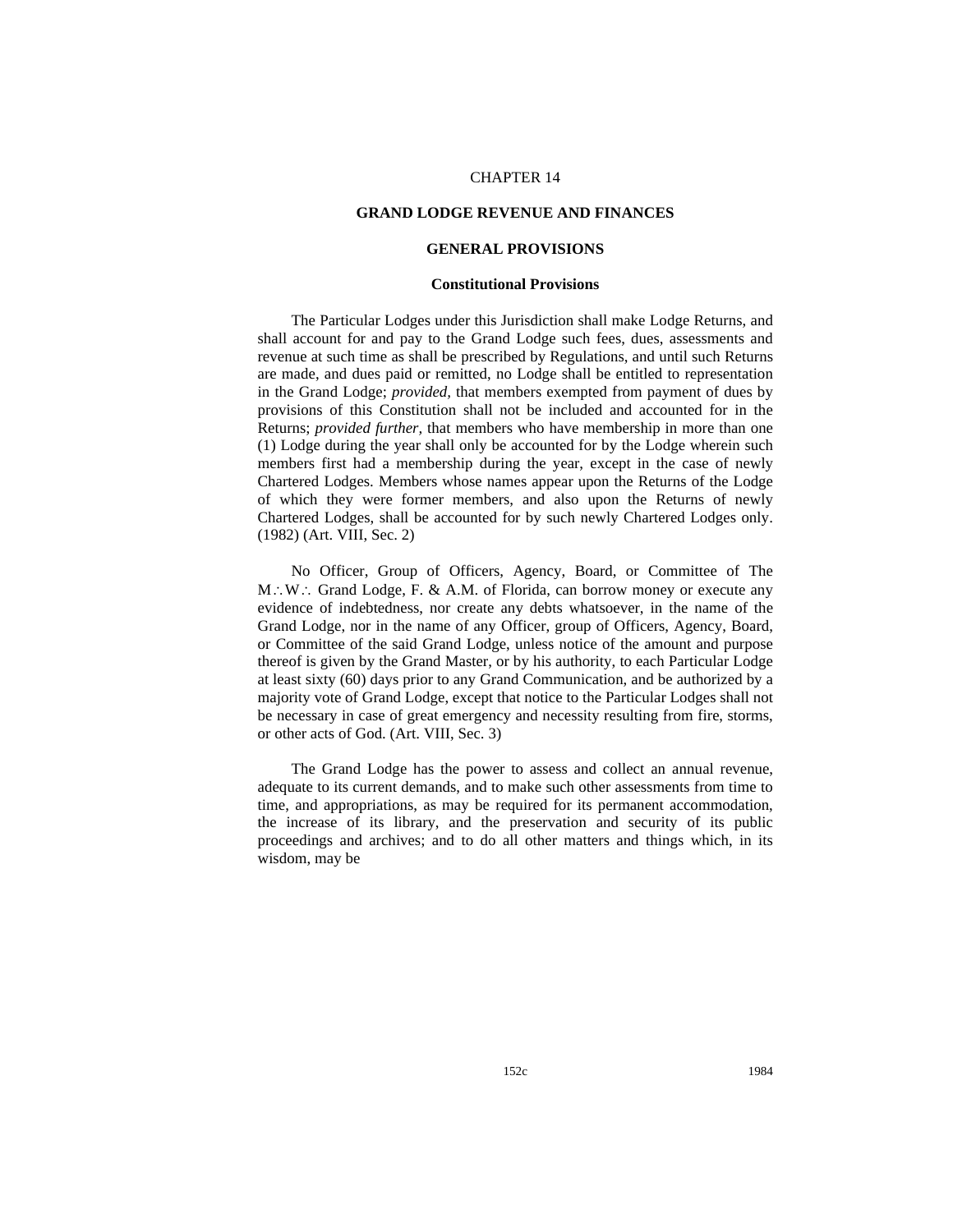# **Digest of Masonic Law**

required and necessary for the general benefit of the Craft in the jurisdiction, not prohibited by this Constitution and the Old Landmarks of Freemasonry. (Art. V, Sec. 6)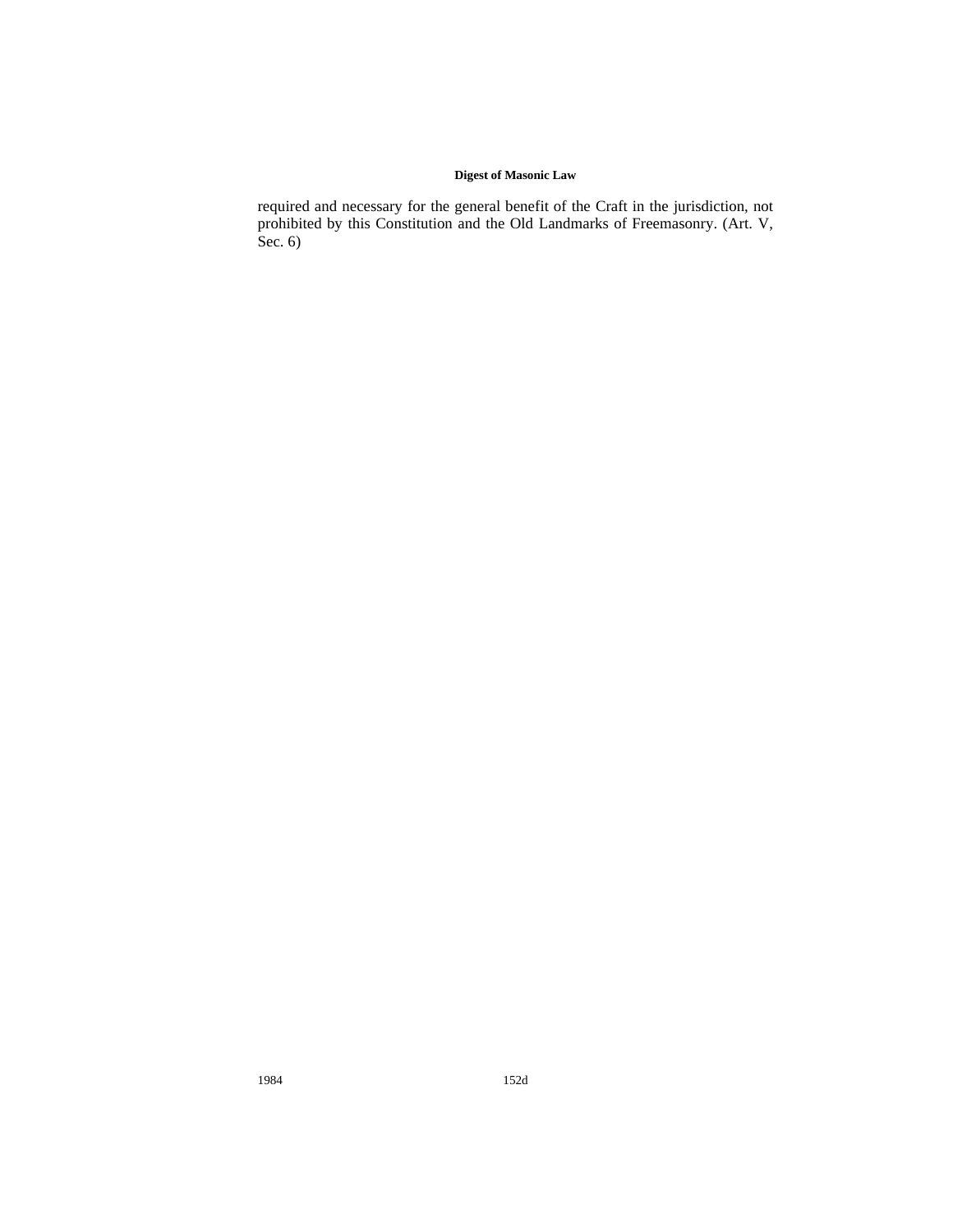### **ASSESSMENTS**

## **Regulations**

**14.01** The Grand Lodge will make no assessment upon the Particular Lodges for Grand Lodge purposes, except such as are provided for in the Constitution.

**14.02** No increase in per capita tax or other assessments shall be levied against the members of Particular Lodges without due notice to the Particular Lodges by the Grand Secretary 60 days prior to the next Annual Grand Communication of the Grand Lodge, that such proposed per capita tax or other assessment will then be considered; *provided*, that in case of extreme emergency this Regulation may be waived by vote of the Grand Lodge, by a show of hands.

Any member of the Grand Lodge or any Particular Lodge desiring to propose an increase in per capita tax or other assessment shall file a copy thereof in the Grand Secretary's Office at least 75 days prior to the next Annual Grand Communication.

**14.03** The sum of \$5.00 from the moneys accompanying each petition for the E.A. Degree accepted by the Lodge, shall be set aside and paid to the Grand Secretary at the time of payment of their dues, for future necessary buildings at the Masonic Home, said moneys to be deposited in an appropriate Reserve Account. Each year there shall be added to such account a sum for interest based on average interest earned by investment of all Grand Lodge Reserve Funds.

**14.04** Each Particular Lodge shall pay to the Grand Lodge, in addition to all other dues, assessments, and revenue the sum of five dollars (\$5.00) to be collected from each petitioner for the Degrees as a contribution to the construction, maintenance, and preservation of a National Monument under care, supervision, and direction of the George Washington Masonic National Memorial Association. (1981)

**14.05** Effective with the annual dues return to Grand Lodge for 2004, a special one time assessment of \$3.00 per dues paying member is hereby assessed against each Particular Lodge for Grand Lodge purposes, projects, and expenses.  $(2003)$ 

The amount of the per capita tax shall be increased from its current annual amount of \$14.00 to \$20.00 in 2014 and thereafter. (2014) (2015 Proc. 344-345)

## **References**

Vote in Grand Lodge on any tax or assessment upon Lodges or members shall be taken in the same manner as voting for Grand Officers. Reg. 12.14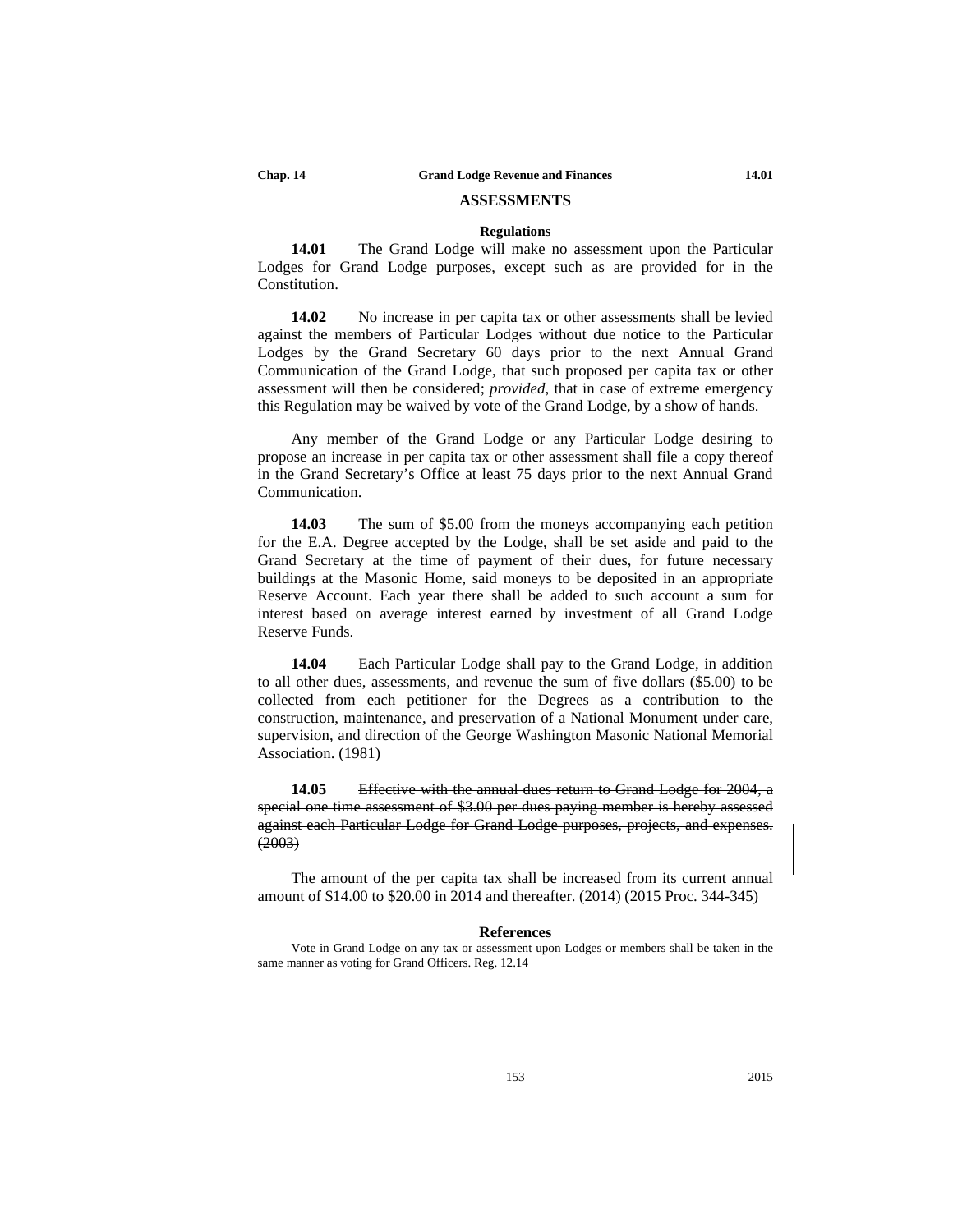# **DATA PROCESSING**

## **Regulations**

**14.06** A Data Processing Lodge Membership and Annual Return Centralized System is hereby established under supervision and direction of and in accordance with rules promulgated by the Corporate Board. The development and implementation of such system and the purpose for which the same shall be used and employed shall be in accordance with appropriate Resolution and Regulation adopted and specific appropriations made therefore by the Grand Lodge in Annual Grand Communication.

# **RETURNS ON ASSESSMENTS**

## **Regulations**

**14.07** At the time of making up Lodge Returns hereafter, the Particular Lodges of this Grand Jurisdiction shall be permitted to take credit for, or deduct, Grand Lodge dues and assessments for all those whose names appear in the "Exhibit of Losses" column, as suspended for non-payment of dues, and those who may have died during the year without having paid dues.

When a member suspended for non-payment of dues by a Particular Lodge is reinstated, the Particular Lodge shall account to Grand Lodge for arrearages of such member.

No Lodge shall reinstate a suspended member without collecting or remitting current year's dues, but in case of remission of dues, the Lodge shall account to Grand Lodge for Grand Lodge per capita.

Only the Grand Lodge, or the Grand Master, can remit any portion of arrearages of a suspended member, suspended for non-payment of dues.

# **PENALTIES FOR DELAY IN PAYMENT**

## **Regulations**

**14.08** All Grand Lodge dues and assessments shall be paid in full on or before February  $15<sup>th</sup>$  of each year and a penalty of \$50.00 or 5% of the balance past due, whichever is greater, shall be assessed against each Lodge failing so to do, which penal sum shall be paid to the Grand Secretary at the time of payment of delinquent dues and assessments. (2010)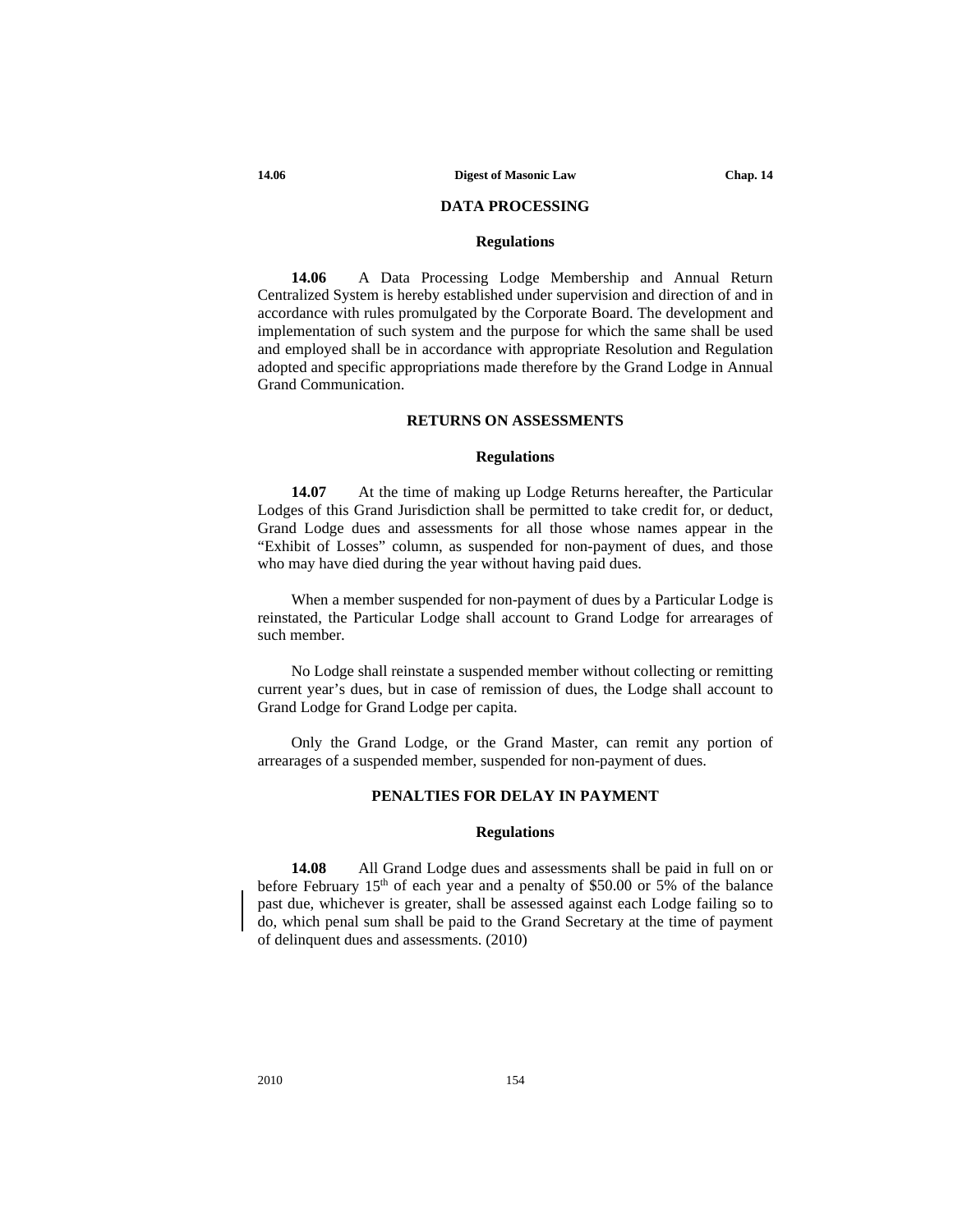# **BEQUESTS AND DEVISES TO ENDOWMENT FUND**

## **Regulations**

**14.09** All bequests and devises made to The Grand Lodge of Florida for the use and benefit of the Masonic Home of Florida, shall be credited and added to the Masonic Home Building Fund for use of and at the discretion of the Board of Trustees unless specific directions otherwise have been made by the donor. (2018)

# **GRAND LODGE FINANCE AND ACCOUNTS THE CORPORATE BOARD (Formerly The Budget Commission)**

# **Constitutional Provisions (Refer to Art. XIV)**

**Section 1.** Budget System Established-

(1) The Funds and finances of the Grand Lodge shall be managed, invested and expended in accordance with an annual Budget adopted at each Annual Grand Communication. The Budget shall be divided into Funds for each major operation, activity, or purposes of Grand Lodge and each of such Funds shall be divided into accounts and sub-accounts for detailed appropriations to accomplish the purpose of the Fund. Grand Lodge shall by Regulations further prescribe the form of the Budget.

(2) There shall be a Budget Manual that shall prescribe in detail the Funds by letter and accounts and sub-accounts of the Budget by number with description as to the purposes, limitations, restrictions, and conditions relating to each of such Funds, accounts, and sub-accounts, and such Budget Manual shall upon its approval by the Grand Lodge be and become a part by reference: of each and every Annual Budget. (1985)

Section 2. Corporate Board of Directors-

(1) The Corporate Board of Directors as provided in this Constitution shall be and act as the Budget Commission of the Grand Lodge.

(2) The Corporate Board of Directors shall meet at least once each month at such time and place as determined by the Board, and at call of the Grand Master.

(3) A quorum of the Corporate Board shall be any three (3) members and the Grand Master. All decisions of the Board shall be by majority vote of members present which majority shall and must include the Grand Master. There shall be no proxy voting. (1985)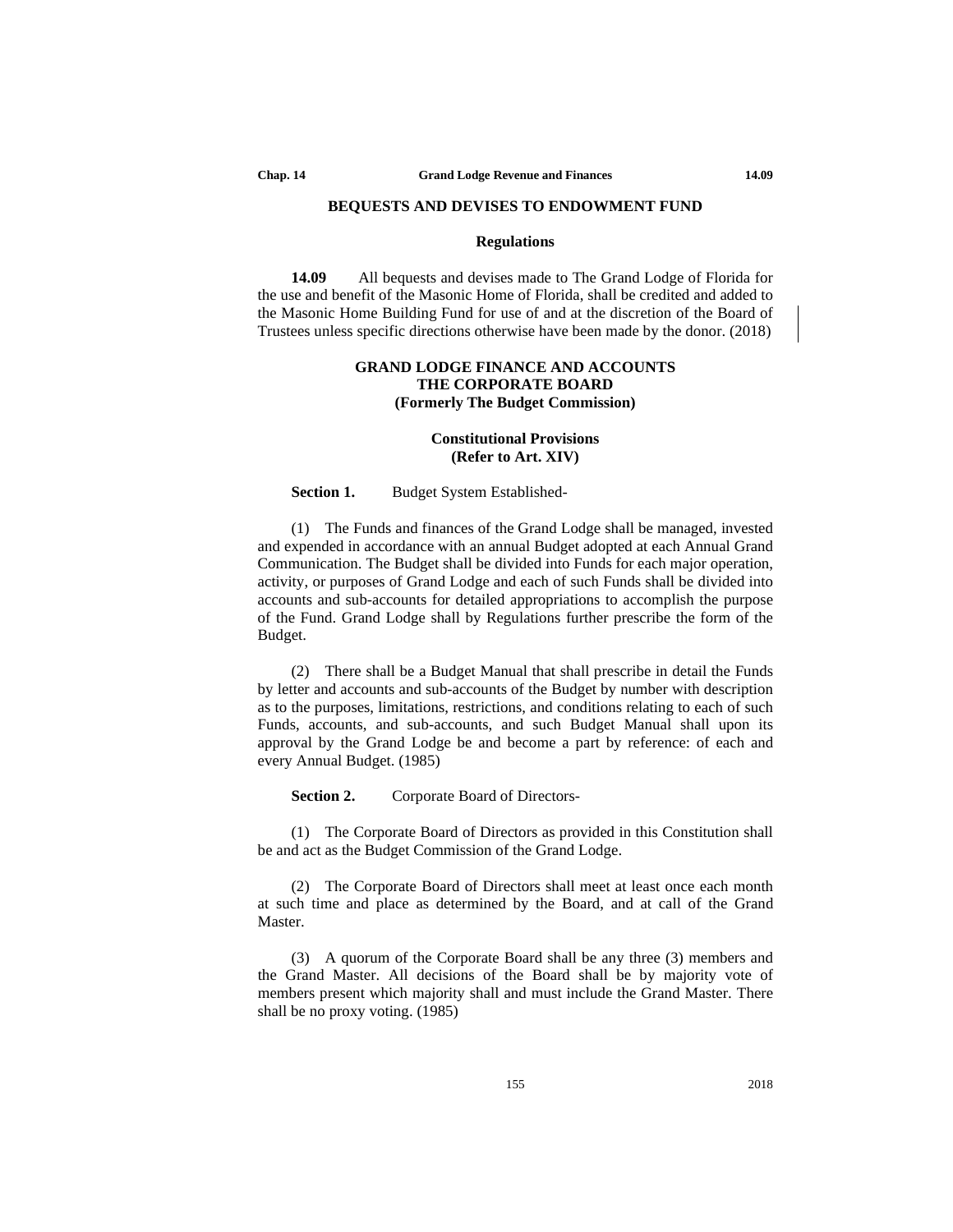## **14.09 Digest of Masonic Law Chap. 14**

**Section 3.** Preparation of Budget-Each Officer, Board, Commission, and Committee of the Grand Lodge shall submit a request for appropriation of funds at such time and in such manner and in such form as may be prescribed by Grand Lodge Regulation. The Finance and Accounts Committee shall consider such requests and prepare a tentative Budget with such amendments, additions, and deletions made thereto or therefrom by the Corporate Board, together with a narrative statement of the general financial condition of the Grand Lodge shall be sent to each Particular Lodge at least sixty (60) days prior to the Grand Lodge Annual Communication each year. At the ensuing Grand Communication the proposed Budget shall be reviewed by the Finance and Accounts Committee and the Corporate Board and presented, with suggested changes, for final action by the Grand Lodge but any and all suggested changes shall be specifically recited in detail to the Representatives of the Particular Lodges when the Budget is presented for final adoption. The Grand Lodge by Regulation shall adopt such other provisions as shall be necessary to fully implement the purpose of intent of Commission this Section. (1990)

Section 4. Adoption of Budget and Effect Thereof-The proposed Budget shall be submitted to the Grand Lodge at the Annual Grand Communication with such amendments thereto as may be approved by the Grand Lodge, after which such Budget shall be adopted. Upon the adoption of the Budget by the Grand Lodge, the Budget shall control the expenditures for all departments of the Grand Lodge and the itemized estimates of the expenditures shall have the effect of fixed appropriations and shall not be amended, altered, or exceeded except as provided for herein. Transfers from one sub-account to another sub-account within the same Fund in the Budget shall be made upon Executive Order of the Grand Master. No Officer, agent, committee, or board shall make any expenditures in excess of the Budget appropriation except as may be authorized in accordance with the Constitution and Regulations of the Grand Lodge. The Grand Secretary shall compile a monthly statement of expenditures of each Budget account and a statement of disbursement of trust funds and mail or deliver a copy to each of the Elective Grand Officers, Past Grand Masters, and Chairmen of all Committees authorized to meet during the recess of the Grand Lodge.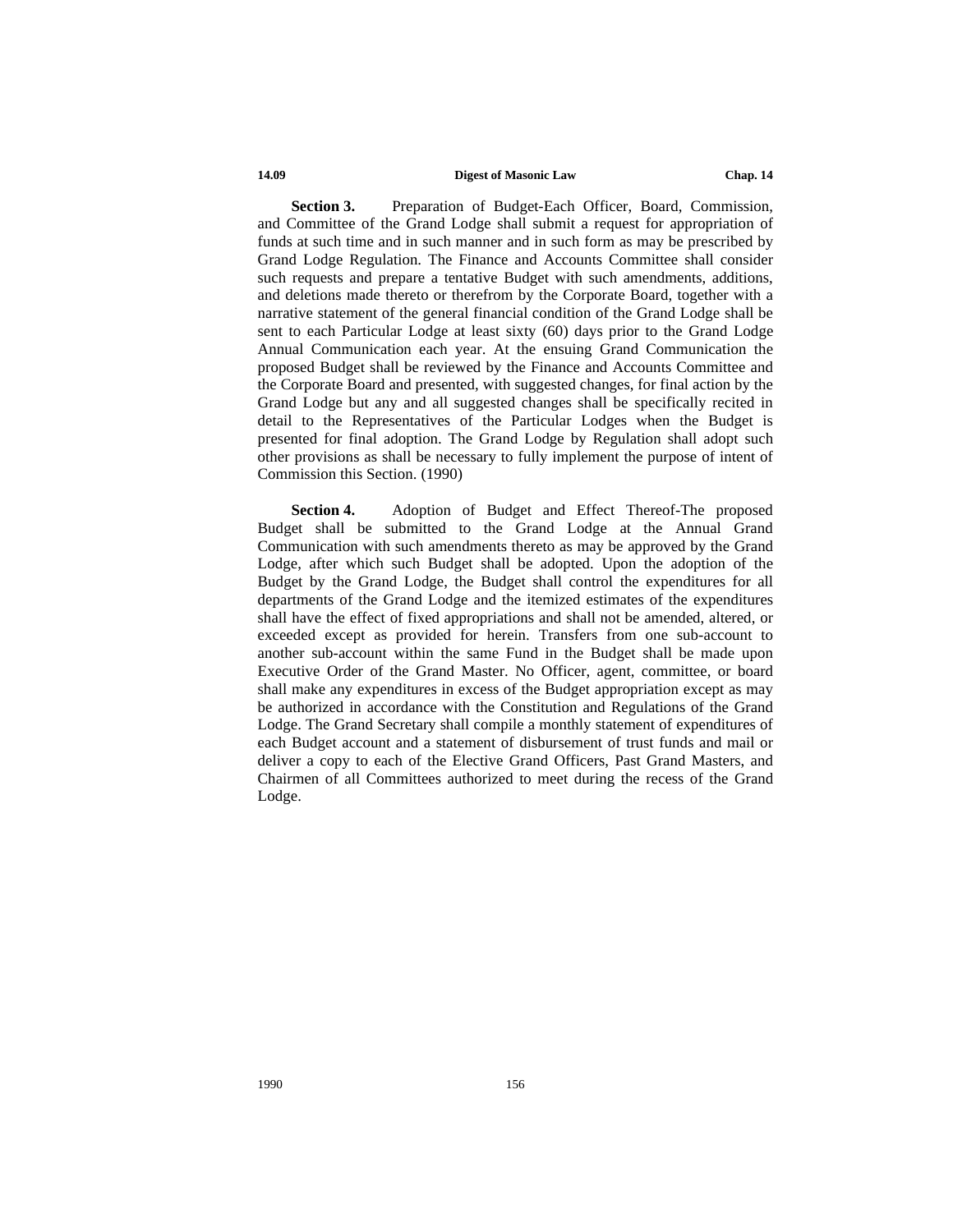**Section 5.** Duties and Powers of the Corporate Board-The Corporate Board is hereby vested with the following powers, duties, and authority over the finances of the Grand Lodge:

- (1) During the recess of the Grand Lodge, the Corporate Board shall supervise the financial affairs of Grand Lodge and shall administer the same in accordance with the Budget provided for herein and the Constitution and Regulations of the Grand Lodge.
- (2) The Corporate Board shall cause to be set up the Budget accounts in the books of the Grand Lodge immediately after the close of each Annual Grand Communication.
- (3) The members of the Corporate Board and any authorized agent of such Corporate Board shall have access to the records of every Officer, agent, committee, and board handling moneys of the Grand Lodge, or having supervision of any Grand Lodge function with reference to finances.
- (4) The Corporate Board shall have authority during the recess of the Grand Lodge to set up such temporary sub-accounts as may be necessary for the keeping of clear and accurate records of all receipts and disbursements for which an account is not already provided.
- (5) The Corporate Board is hereby vested with authority to invest and reinvest current income funds, Budgeted funds, and reserve funds in savings accounts or in obligations of the United States of America, maintaining only sufficient checking account balance in the depositories to meet current demands.
- (6) The Corporate Board shall develop and supervise insurance and retirement programs affecting Grand Lodge properties and employees and make arrangements to implement the same.
- (7) The Corporate Board shall provide for minutes of every meeting to be properly recorded, which shall include copies of each and every order by number, as issued by them, and make written report to the Grand Lodge each year and shall attach a copy of all such minutes.
- (8) The Corporate Board is hereby vested with the authority to do all things necessary and proper to the full exercise of the power and authority provided for herein.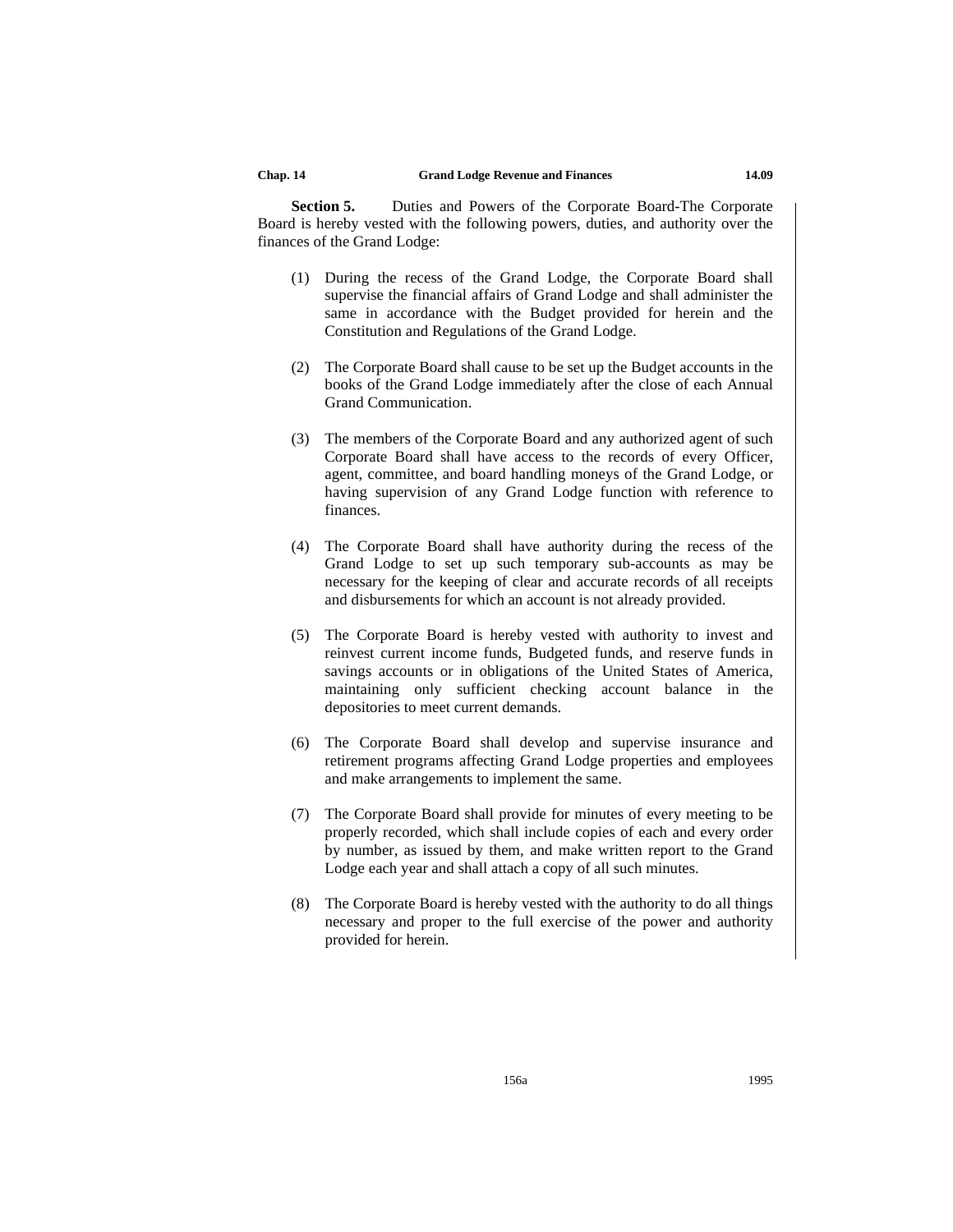## **14.09 Digest of Masonic Law Chap. 14**

**Section 6.** Emergency Expenditures-When in the recess of Grand Lodge an emergency that could not have reasonably been foreseen or anticipated and which requires immediate expenditure of funds, reserve or otherwise not Budgeted for such emergency, that the Corporate Board may meet in called meeting and by vote of at least three members and the Grand Master, recorded in the minutes of the meeting together with full statement of the material facts as to the emergency, may transfer necessary funds of the Grand Lodge to a special and/or sub-account to meet the needs raised by the emergency. All records and facts relevant to such proceedings shall be reviewed by the Jurisprudence Committee and reported to the Craft thereon. (1985)

**Section 7.** Audit-There shall be an annual audit of the books, records, and accounts of the Grand Lodge. Special audits shall be made of all such books, records, and accounts or any part or portion thereof when ordered or directed by the Grand Lodge or the Grand Master or by the Corporate Board. The Grand Lodge may adopt other and further Regulations concerning the audit as may be appropriate. (1985)

# **Section 8.** Masonic Home Endowment Fund-

(a) The Masonic Home Endowment Fund is hereby designated and dedicated as a sacred trust fund, the principal amount whereof may not be expended for any purpose or purposes whatsoever save for investment and reinvestment; the income therefrom to be expended for the uses and purposes of Masonic Charity and for no other purpose whatever save the payment of unexpended balances of such income into the Masonic Home Endowment Fund to further increase the said Fund.

(b) The Corporate Board is hereby empowered and directed to receive and hold all assets now or hereafter belonging to said Masonic Home Endowment Fund and which may have or may hereafter be given, devised or bequeathed to or for the benefit of the Masonic Home; to invest and reinvest from time to time all moneys and assets in the said capital Fund in securities listed on recognized stock exchanges in the United States of America, or in bonds of the United States Government, or in direct obligations of the United States Government, or agencies which are fully guaranteed by the United States Government, or in securities issued by instrumentalities of the United States Government, or in corporate bonds having a rating of "A" or better by some nationally recognized rating institution, or in deposits in federal savings and loan associations of Florida or in banking institutions not to exceed the insurance limit provided by the FDIC. (1999)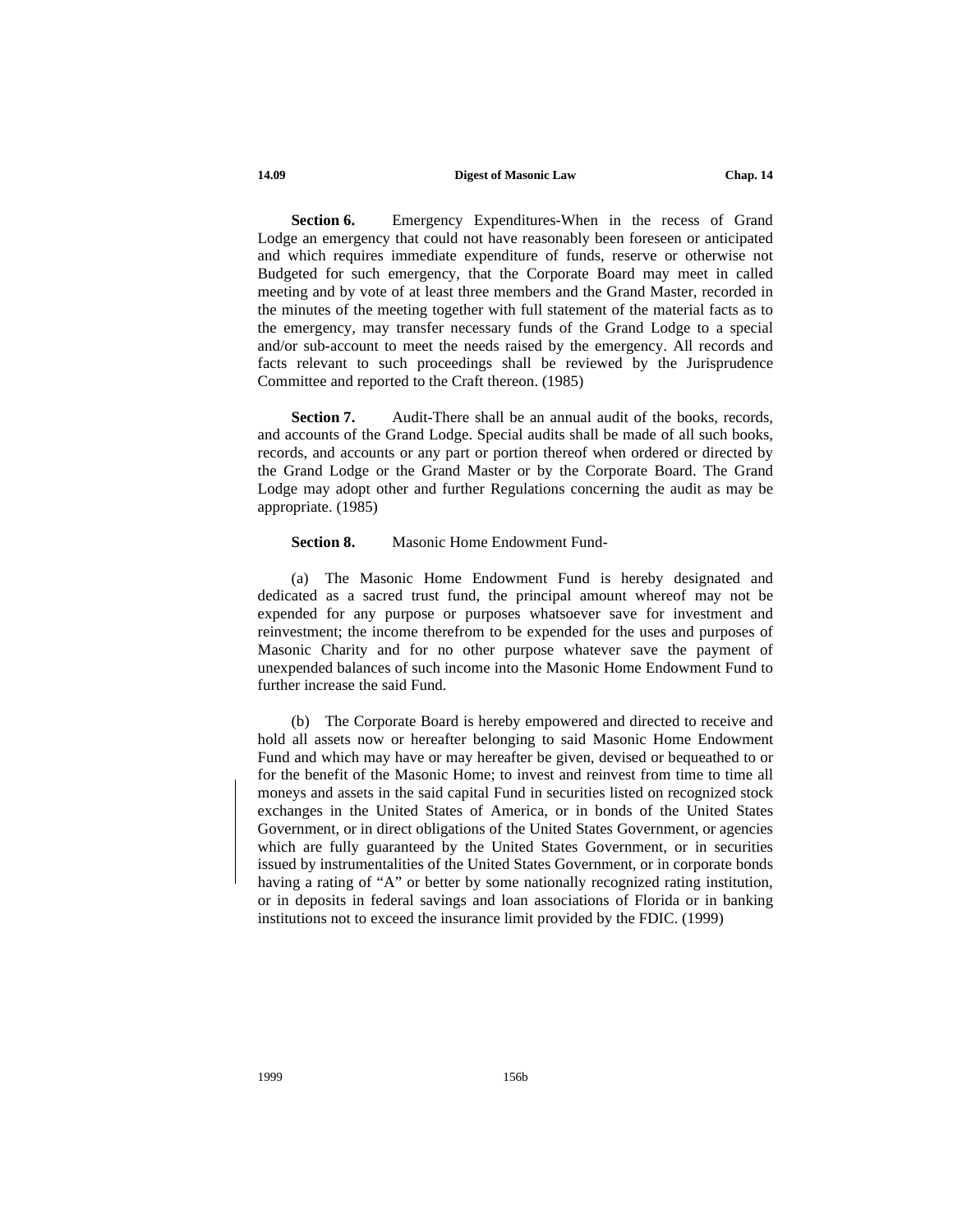## **14.09 Grand Lodge Revenue and Finances Chap. 14**

(c) The Corporate Board shall employ the services of the Registered Investment Adviser(s) or Registered Representative(s) and shall make investments only on the advice of such Registered Investment Adviser(s) or Registered Representative(s) and by majority approval of the Corporate Board and the concurrence of the Grand Master; and *provided further* that the expressed wish of every donor as to the type or kind of investment shall be followed. The Corporate Board is hereby authorized to retain any property acquired by gift, bequest, or otherwise, for as long as is deemed advisable, even though such property may not qualify under the above and foregoing provisions for investment of capital and/or principal constituting such Fund. The Corporate Board shall receive the income from said Endowment Fund on or before the close of the Grand Lodge Fiscal year and pay over said income annually to the Grand Secretary to be used for such Masonic Charity as the Grand Lodge may direct. (1999)

(d) The Corporate Board shall authorize the Registered Investment Adviser(s) or Registered Representative's(s') broker-dealer or its clearing firm to act as custodian or custodians of said Fund and all capital and/or principal belonging to said Fund may be delivered to said Registered Investment Adviser(s) or Registered Representative's (s') broker-dealer or its clearing firm as custodian or custodians and said Registered Investment Adviser(s) or Registered Representative's(s') broker-dealer or its clearing firm so authorized shall proceed to keep the assets of said Fund in Trust, holding all assets in the name of its nominee and be authorized by reason thereof to execute all stock powers, proxies and other instruments pertaining to said assets and held by such Registered Investment Adviser(s) or Registered Representative's(s') broker-dealer or its clearing firm. No broker-dealer or its clearing firm may hold Grand Lodge Securities or funds in excess of the amount of their respective insurance on accounts. (1999)

(e) The Corporate Board shall authorize the Registered Investment Adviser(s) or Registered Representative(s) selected as financial adviser(s) to make the decision as to the purchase and sales of securities according to prescribed limitations and guidelines approved by the Corporate Board but such guidelines shall conform to the requirements of this Constitution and Regulations of the Grand Lodge relating to investments of the Endowment Fund. (1999)

(f) The Corporate Board shall meet immediately after close of Grand Lodge and shall employ the Registered Investment Adviser(s) or Registered Representative's(s') broker-dealer above provided for and shall meet in regular meeting of at least once every quarter thereafter and at such other times as called by the Grand Master. (1999)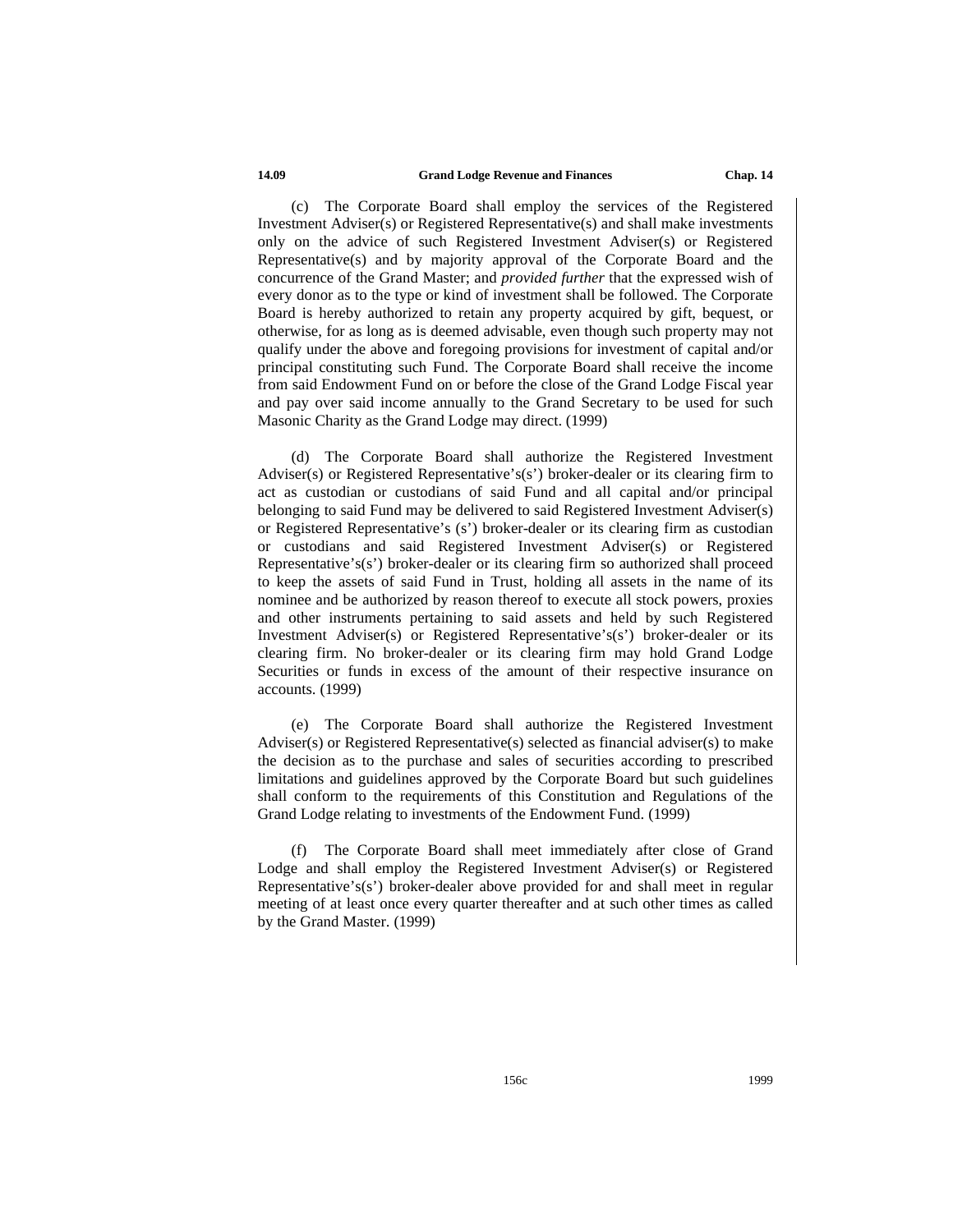**Digest of Masonic Law Chap. 14**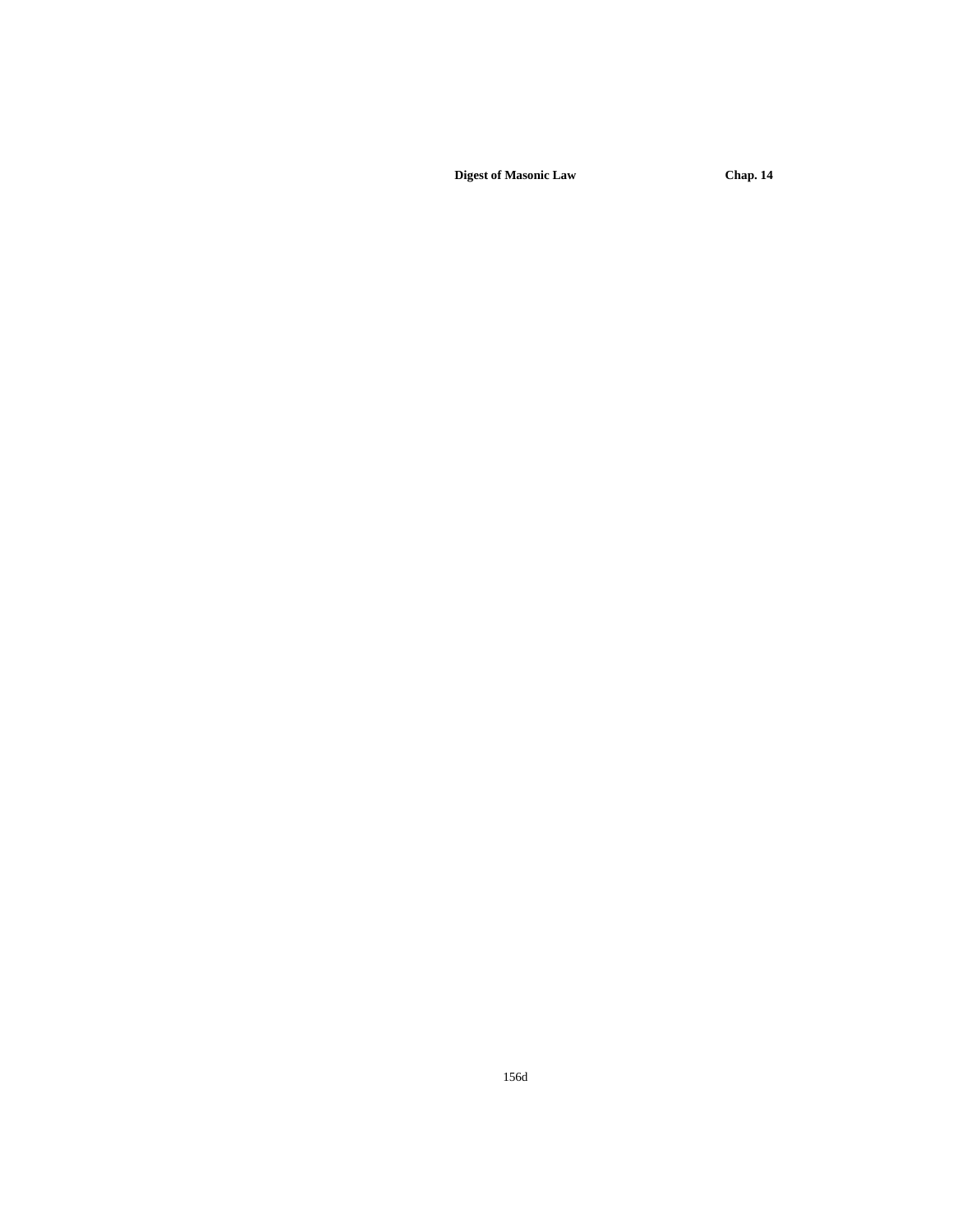**Section 9.** There is hereby established a Grand Lodge Fund to be designated the Cumulative Depreciation Fund, which Fund and all monies deposited in or allocated to or appropriated for such Fund, shall be used exclusively for replacement of existing facility for administration of Grand Lodge affairs, or Masonic Home affairs, or for place of residence of or care for residents of the Masonic Home.

Any monies deposited, allocated, or appropriated as aforesaid may be invested in same manner as investment of Masonic Home Endowment Fund and all interest and dividends earned by the Cumulative Depreciation Fund shall accrue to and be credited to such Fund.

Any monies deposited, allocated, or appropriated for such Fund shall not be withdrawn, except for investment purposes as aforesaid, nor expended for any other purpose whatsoever except by direct action by secret written ballot of Representatives of Particular Lodges, Elected Grand Lodge Officers, and Past Grand Masters in Annual Grand Communication after sixty (60) days written notice by the Corporate Board to all Particular Lodges, District Deputy Grand Masters then in office, and all Past Grand Masters.

The Grand Lodge shall by Regulation provide for funding of such Cumulative Depreciation Fund and designation thereof by appropriate letter with designation shown in Grand Lodge financial records.

Anything in this Constitution to the contrary notwithstanding this Section 9 of Article XIV of the Constitution may be amended only by two-thirds majority of secret written ballots of Representatives of Particular Lodges, Elected Grand Lodge Officers then in office, and Past Grand Masters in two consecutive Annual Grand Communications after written notice sixty (60) days before each Annual Grand Communication to all Particular Lodges, Elected Grand Lodge Officers, and Past Grand Masters. (1985)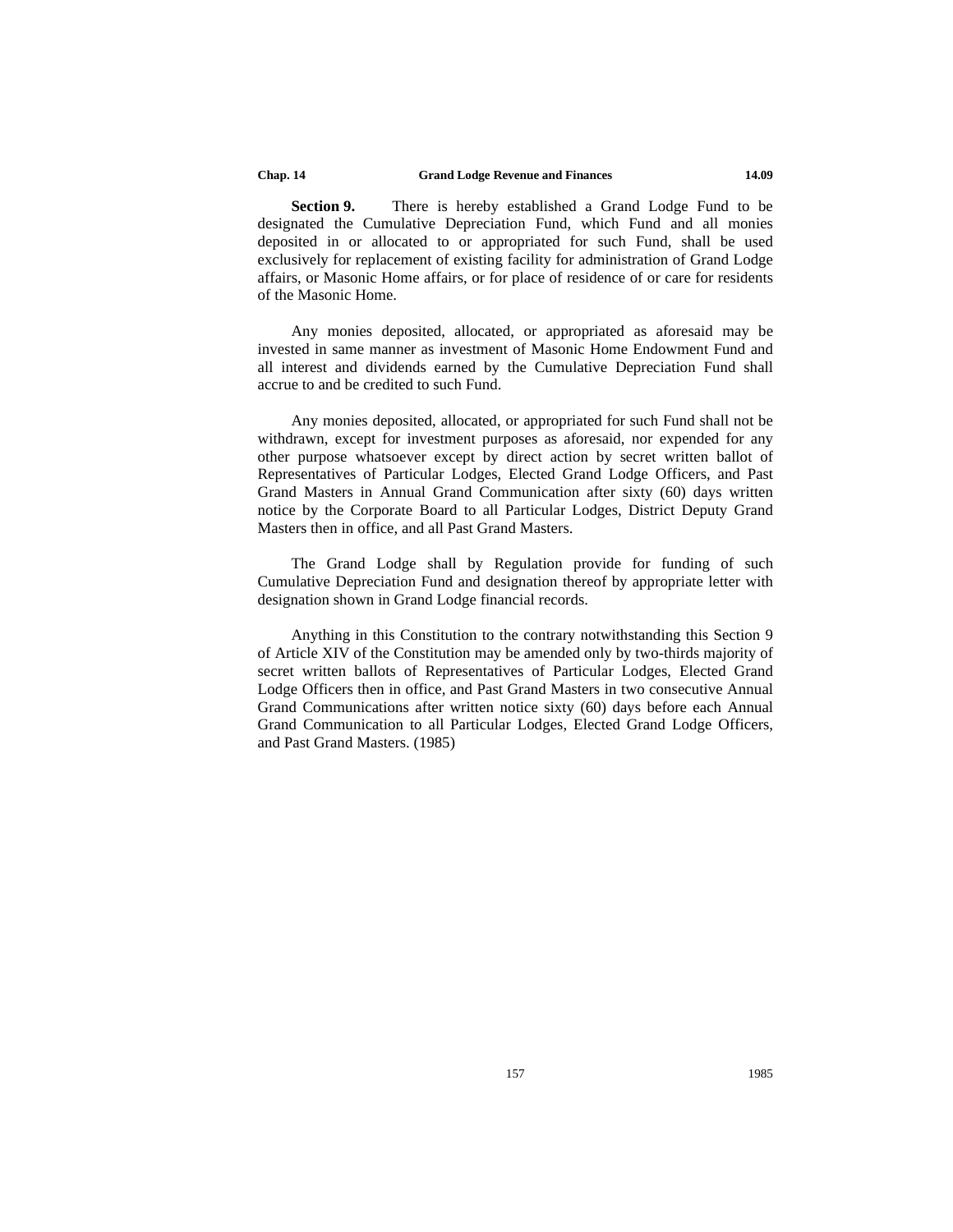# **Regulations**

**14.10** No funds of the Grand Lodge shall be paid out by the Grand Treasurer unless the request or demand therefore shall be in full compliance with and meet all requirements of Grand Lodge Regulations and applicable rules or Resolutions of the Corporate Board. (1984)

14.11 No agent, Agency, Employee, Official, Board, or Committee of the Grand Lodge shall contract or provide for, or make any expenditures for or in the behalf of the Grand Lodge not embraced and provided for in the regular routine and operating expenses, and also within the Budgets adopted by the Grand Lodge at its last prior Annual Grand Communication, without first submitting the proposed expenditure to, and receiving the approval of the Corporate Board. (1983)

14.12 1. FUNDS AND ACCOUNTS ESTABLISHED-There is hereby established and created the following Funds and Accounts of The Most Worshipful Grand Lodge of Free and Accepted Masons of the State of Florida:

- "A" THE ADMINISTRATIVE FUND OF THE GRAND LODGE (Administrative Fund)
- "C" THE RESERVE FUND OF THE GRAND LODGE (Reserve Fund)
- "D" THE MASONIC HOME AND RELIEF FUND OF THE GRAND LODGE (Masonic Home Fund)
- "E" THE MASONIC HOME ENDOWMENT FUND OF THE GRAND LODGE (Masonic Home Endowment Fund)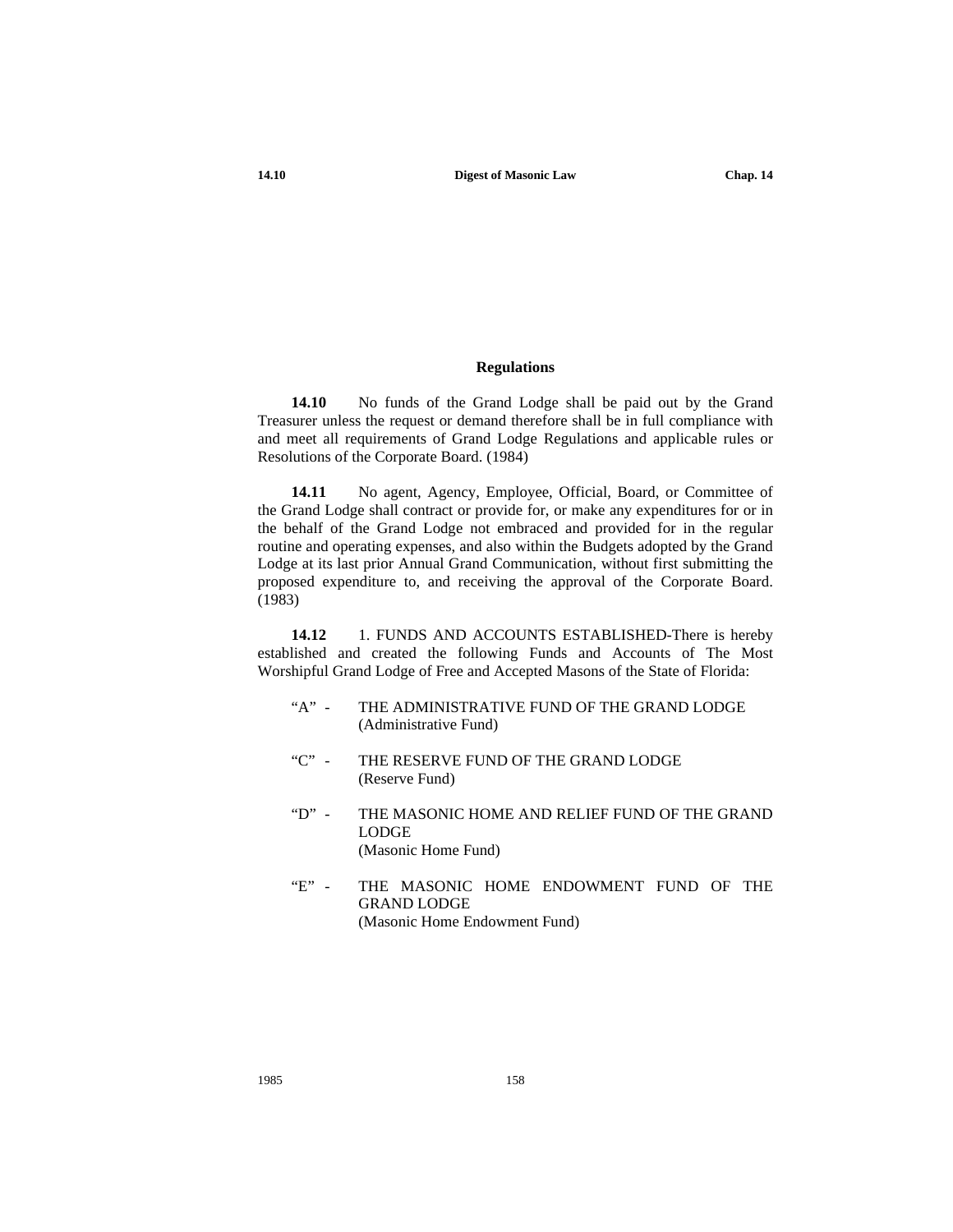# **Chap. 14 Grand Lodge Revenue and Finances 14.12** "F" - THE TRUST FUND OF THE GRAND LODGE (Trust Fund) which shall include Special Gift Trust Account, Resident Members Trust Account, Masonic Home Building Fund, and other trust accounts.

- "G" MASONIC MUSEUM FUND OF THE GRAND LODGE which shall include all contributions given for the use and benefit of the Masonic Museum of Grand Lodge. (1989)
- "H" GRAND LODGE ADMINISTRATIVE ENDOWMENT FUND OF THE GRAND LODGE OF FLORIDA which shall include all funds designated for the use and benefit of the Administrative Endowment Fund of the Grand Lodge of Florida. (1993)

# and ADMINISTRATIVE CURRENT REVENUE ACCOUNT

# and a MASONIC HOME CURRENT REVENUE ACCOUNT

Provision shall be made for a record system to accurately account for all receipts and expenditure of the foregoing Funds and Accounts. Records of Trust Funds and Accounts shall reflect source of all moneys in such Funds and Accounts, and details of disbursements of such moneys.

All moneys received by the Grand Lodge shall be deposited in the proper Current Revenue Account except moneys received in payment of bonds, mortgages, notes, and other securities, and moneys distributed for the direct benefit of a resident member, or members, of the Masonic Home, and separate accounts shall be kept of all receipts.

The Superintendent of the Masonic Home shall give a monthly memorandum accounting of the market value of all donations and gifts received by him for the operation of the Home, such as food, clothing, and commodities, and the value of such gifts shall be charged, together with the Budget accounts in arriving at the actual cost of maintaining each resident in the Home. Moneys and items having a cash value received by the Superintendent for a direct benefit of the resident members or a particular member of the Home shall not be construed as items to be deposited in a Current Revenue Account.

Any Resolution pertaining to the finance of Grand Lodge shall be presented to the Finance and Accounts Committee and Corporate Board at least ten (10) days prior to opening day for any Annual (or Special) Grand Communication. The Finance and Accounts Committee or Corporate Board shall submit said Resolutions to the Grand Lodge no later than the close of business on the second (2nd) day together with their recommendations thereon. (1984)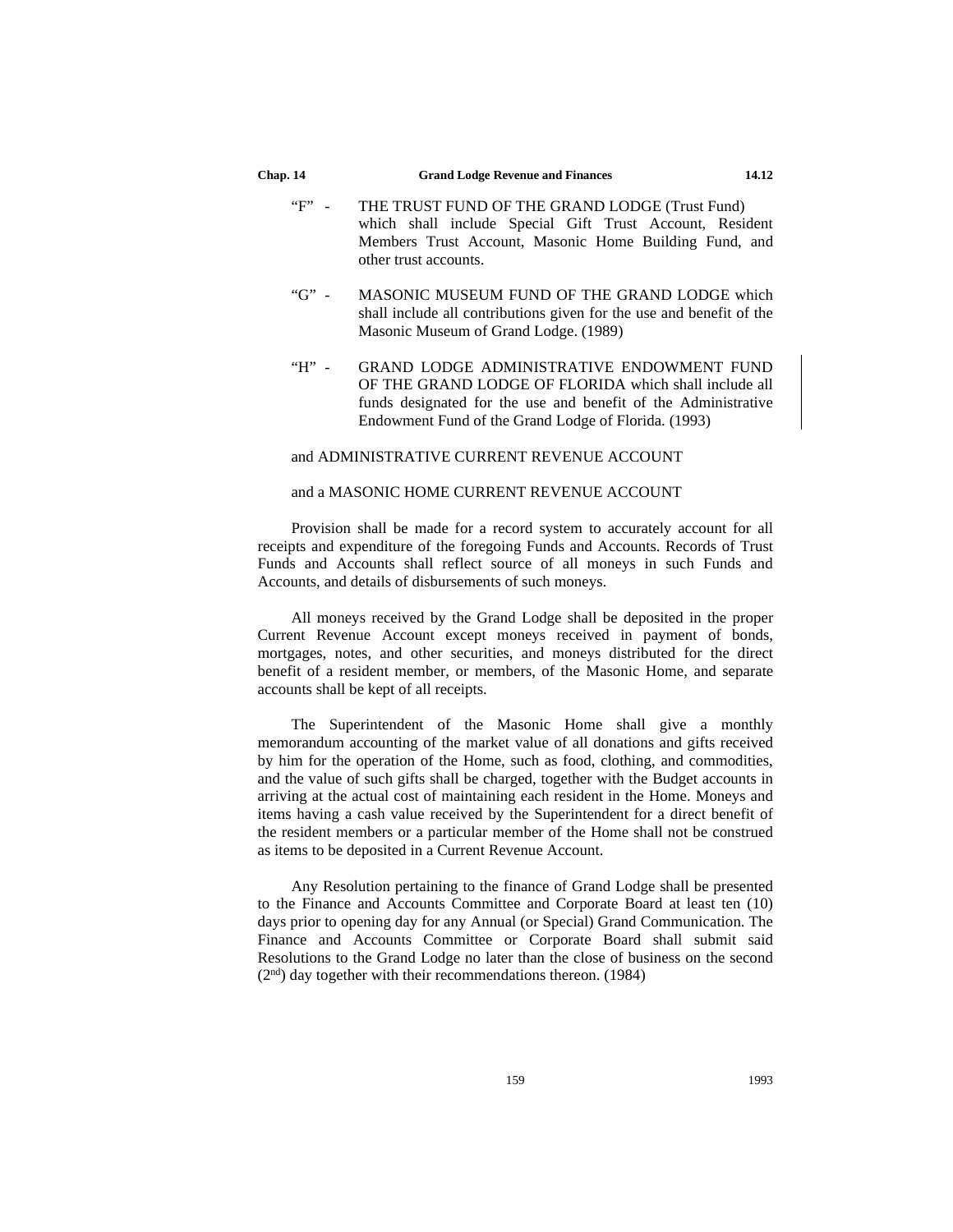# **14.12 Digest of Masonic Law Chap. 14**

2. MANAGEMENT OF FINANCES-There is hereby established the following systems for the control and management of all Funds of the Grand Lodge:

(a) There shall annually be adopted by Grand Lodge a Budget for the operation of the following Funds:

"A" The Administrative Fund, and

"D" The Masonic Home Fund

and for the allocation to the "E" Masonic Home Endowment Fund of all funds accruing thereto for investment as provided in the Constitution, and all funds of the Grand Lodge not appropriated in such Annual Budget for expenditure in the "A" Administrative Fund and "D" The Masonic Home Fund, nor accruing to the "E" The Masonic Home Endowment Fund, nor properly belonging to the "F" The Trust Fund shall be allocated to "C" The Reserve Fund.

(b) All trust monies received shall be allocated to the Trust Fund and records accurately reflecting the receipts, source, and expenditure of each item shall be faithfully kept.

(c) Each Budget shall conform to the following general directions and requirements: (1984)

(1) A request for appropriation and a statement of contemplated expenditures for the ensuing Masonic Fiscal Year shall be prepared by each Officer, Board, and Committee, having jurisdiction over the service or purchase for which expenditures are made, and such requested appropriation and statement shall be filed with the Grand Secretary, not later than the 1st day of January, each year, for consideration of the Grand Lodge Committee on Finance and Accounts. (1989)

(2) The Committee on Finance and Accounts shall meet not later than January 31<sup>st</sup> each year, to review and study the preliminary report and statements of the auditor of the monies available for appropriation by the Grand Lodge, and to review the requests for appropriations, and prepare, summarize, and submit, without delay, a tentative Budget for the operation of the Grand Lodge for the ensuing year. (1989)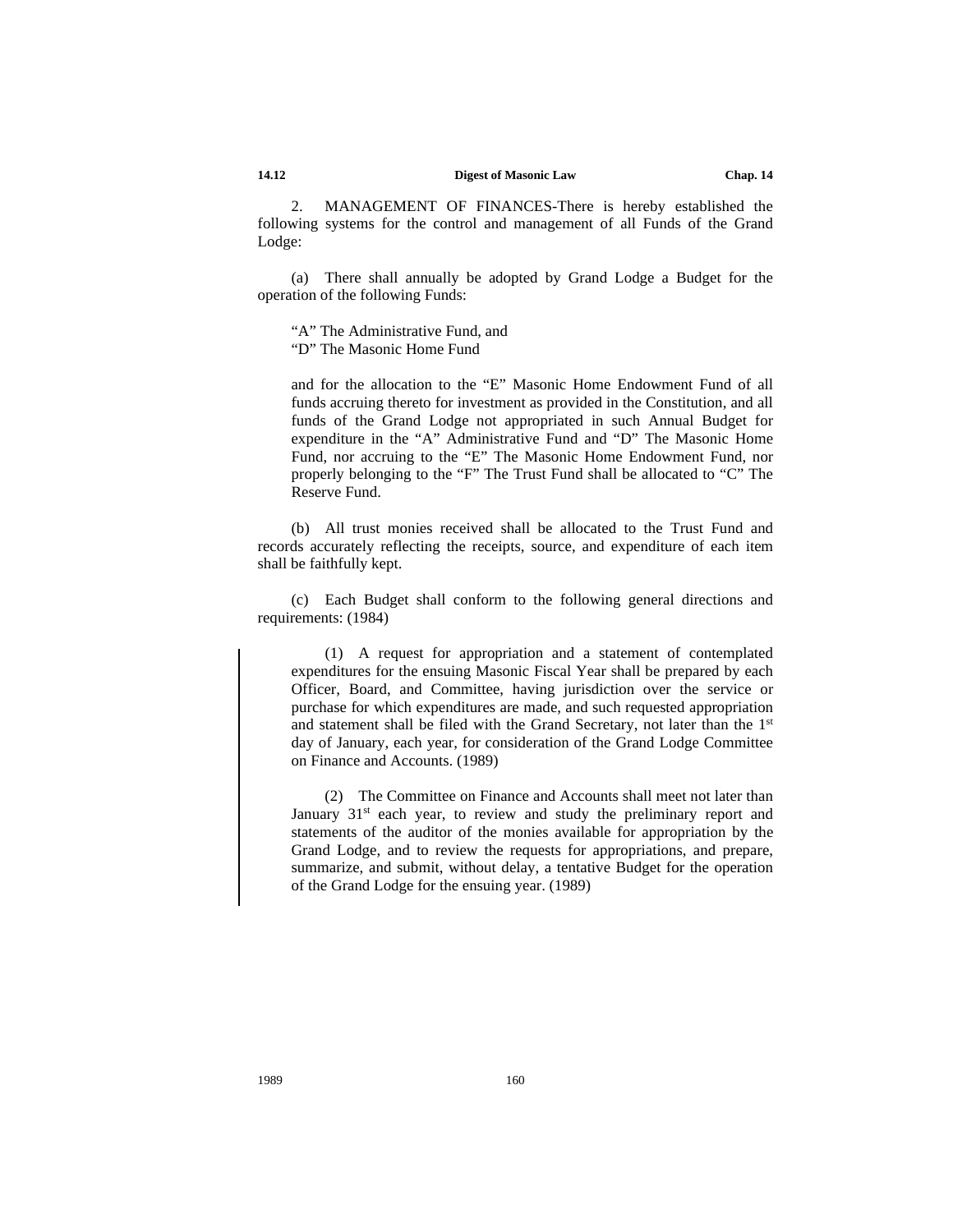(3) The Committee on Finance and Accounts shall not propose a Budget, nor shall a Budget be approved and adopted, for the operation of the "A" The Administrative Fund or "D" The Masonic Home and Relief Fund, for more than the unexpended balance on hand in the Budget account of each of such funds and the Current Revenue Accounts that has been collected for the purpose of each of such funds, and other funds which may be allocated by the Grand Lodge.

(4) Monies appropriated for the contingent sub-accounts in the "A" The Administrative Fund and the "D" The Masonic Home and Relief Fund may be transferred to another sub-account within the same fund by Executive Order of the Grand Master.

(5) The allocation of monies to the different accounts shall be by both name and number, in accordance with the Budget and Bookkeeping and Accounting system names and numbers.

(6) The Budget shall be balanced; that is, the total of the monies available and the balance on hand in the Budget account at the end of the year shall equal the total of the appropriation for the Budget of the operating fund and funds to be allocated to the Reserve, Trust, and Endowment Funds. No balance in the Current Revenue Accounts shall be carried forward into the next fiscal year. (1984)

(d) The Corporate Board shall cause a copy of the proposed Budget as prepared by the Committee on Finance and Accounts, with amendments, if any, by the Corporate Board, together with a simplified statement of the financial condition of the Grand Lodge to be mailed to the Lodges not later than 30 days prior to the Grand Lodge Annual Communication, each year, in order that the Lodges and their representatives may have ample time to consider it before the meeting of the Grand Lodge. In event any changes are made in the proposed Budget after it has been submitted to the Lodges and before it is submitted to the Grand Lodge, such changes shall be reported in detail to the Representatives in Session at the Annual Grand Communication, prior to the adoption of the Budget. (2021)

 $\mathbf{I}$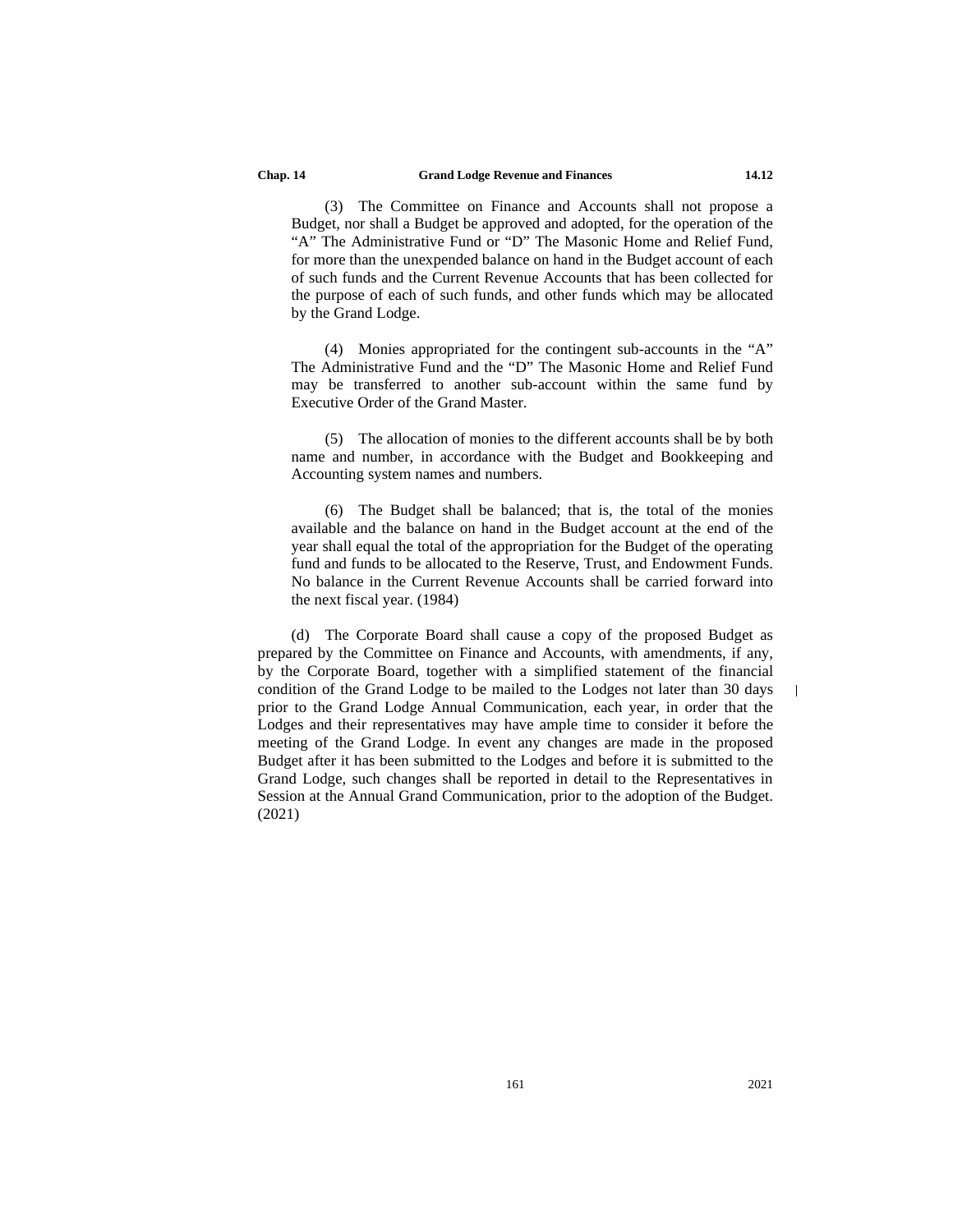# **14.12 Digest of Masonic Law Chap. 14**

(e) Upon the adoption of a Budget by the Grand Lodge, the Budget shall control the expenditures for all departments of the Grand Lodge, and the itemized estimates of expenditures shall have the effect of fixed appropriations and shall not be amended, altered, or exceeded except as provided for herein. Transfers from one sub-account to another sub-account within the same Fund in the Budget can be made upon Executive Order of the Grand Master. The Secretary to the Corporate Board shall compile a monthly statement of expenditures of each Budget Account and a statement of disbursement of trust funds and mail or deliver one (1) copy thereof to each of the Elective Grand Officers, Past Grand Masters, and the Chairman of all Committees authorized to meet during the recess of the Grand Lodge.

(f) No Officer, Agent, Committee, or Board of the Grand Lodge shall make any expenditures in excess of the Budget appropriation, except as may be authorized in accordance with the Constitution and Regulations of the Grand Lodge.

3. CORPORATE BOARD-There shall be a Corporate Board of the Grand Lodge constituted and vested with powers as follows:

(a) The Corporate Board of Directors, constituted as provided in Article I of the Constitution is hereby designated and declared to be the Budget Commission of the Grand Lodge.

(b) The Corporate Board is hereby vested with the following powers and authority over the finances of the Grand Lodge, which shall specifically include the following powers and authority:

(1) During the recess of the Grand Lodge, the Corporate Board shall supervise the financial affairs of Grand Lodge and shall administer the same in accordance with the Budget provided for herein and the Constitution and Regulations of the Grand Lodge.

(2) The Grand Secretary shall be Secretary to the Corporate Board; *provided* the Corporate Board may designate some other person as Secretary to the Board.

(3) The Corporate Board shall cause to be set up the Budget Accounts in the books of the Grand Lodge immediately after the close of each Annual Grand Communication.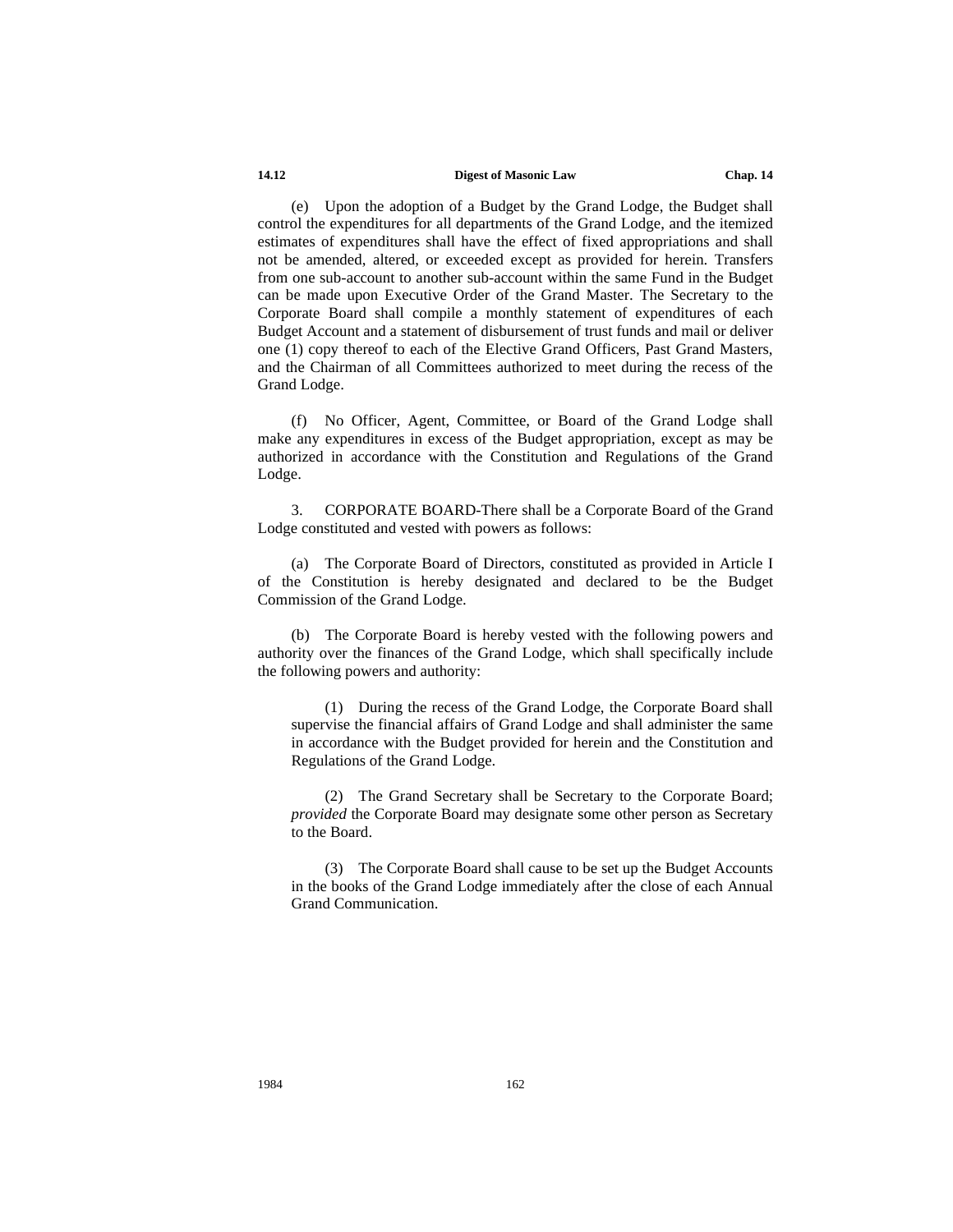(4) The members of the Corporate Board and any authorized agent of such Board shall have access to the records of every Officer, Agent, Committee, and Board handling monies of the Grand Lodge, or having supervision of any Grand Lodge function with reference to finances.

(5) The Corporate Board shall have authority during the recess of Grand Lodge to set up such temporary sub-account as may be necessary for the keeping of clear and accurate records of all receipts and disbursements for which an account is not already provided.

(6) The Corporate Board is hereby vested with authority to invest and reinvest monies in the Current Revenue Accounts, the "C" Reserve Fund, and Budgeted funds in savings accounts or in the same type of securities authorized for investment of the Masonic Home Endowment Fund, maintaining only sufficient checking account balance in the depositories to meet the current demands.

(7) The Corporate Board shall provide for minutes of every meeting to be properly recorded, which shall include copies of each and every order, by number as issued by them and make written report to the Grand Lodge each year and shall attach a copy of all such minutes.

(8) The Corporate Board is hereby vested with the authority to do all things necessary and proper to the full exercise of the power and authority provided for herein.

(9) In addition to the foregoing powers, the Corporate Board shall have all powers conferred upon it by any provision of the Constitution or any other Regulation.

(10) All gifts, donations, or bequests of funds, money, or securities for specified purposes shall be accepted only by and with approval of the Corporate Board. Upon acceptance of funds or money for a specified purpose, an account or sub-account thereof shall be set up in the Budget and books of the Grand Lodge. After initial approval by the Corporate Board, additional funds may be expended by Committee, Board, Officer, or Commission having responsibility for the purpose or project for which the gift was given unless otherwise restricted by the Corporate Board.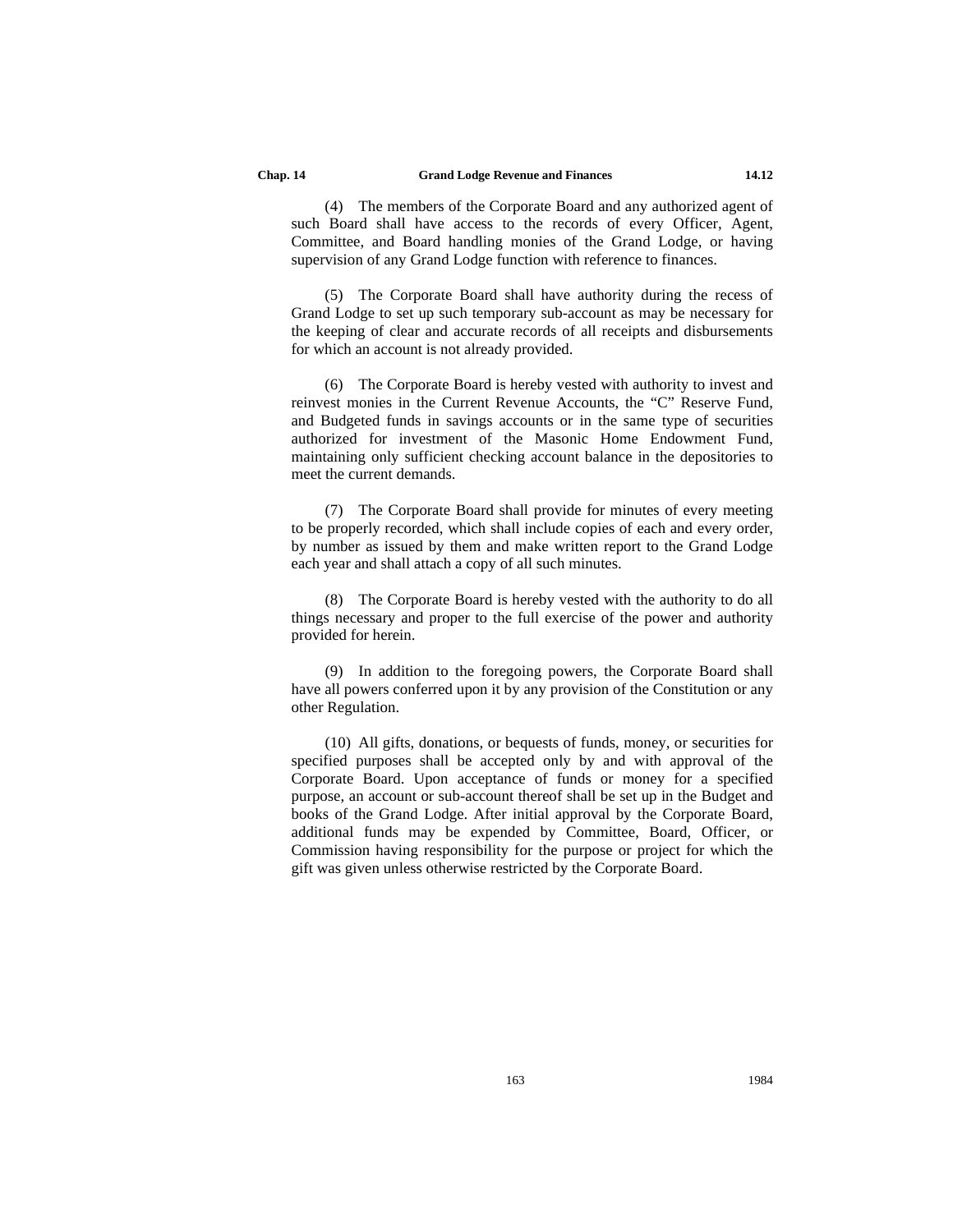## **14.12 Digest of Masonic Law Chap. 14**

All such gifts and donations shall be accepted upon condition that if or when the specified purpose of the gift or donation has been accomplished that any remaining funds received for such purpose, shall be used for a similar purpose or project or deposited in the Masonic Home Building Fund for use of and at the discretion of the Board of Trustees. (2018)

(11) The Corporate Board shall insure or, alternatively, shall defend and indemnify the elected Grand Lodge Officers and Members of the Board of Trustees of the Masonic Home and other members of Constitutional Commissions, Board, or Committees of The Grand Lodge of the State of Florida in regard to any claim arising from acts or omissions in their official capacities, provided the act or omission is insurable under policies approved by or on file in the Office of the Insurance Commission of the State of Florida.

(12) A quorum of the Corporate Board shall be the Grand Master and any three other members of the Board. All actions and decisions of the Commission shall be by majority vote, one of which must be the Grand Master.

# 4. EMERGENCY EXPENDITURES-

(a) When, in the recess of Grand Lodge, an emergency exists that requires expenditure of funds of a Reserve Account or Accounts or Reserve Funds of the Grand Lodge, the Grand Master and any three other members of the Corporate Board may by written order transfer funds from such Reserve Account or Accounts or Reserve Funds of the Grand Lodge to appropriate Budget items for expenditure as may be required by such emergency, said order to be signed by the Grand Master and by other members of the Board agreeing thereto.

(b) When the emergency is such as to require immediate action and time does not permit meeting of the Corporate Board the Grand Master may enter and issue the order for transfer, *provided* however telegraphic authority from any three other members of the Board is attached to the order. Members giving telegraphic authority shall forthwith confirm in writing the telegraphic authority by letter to the Grand Master, which letters shall also be attached to the order of the Grand Master.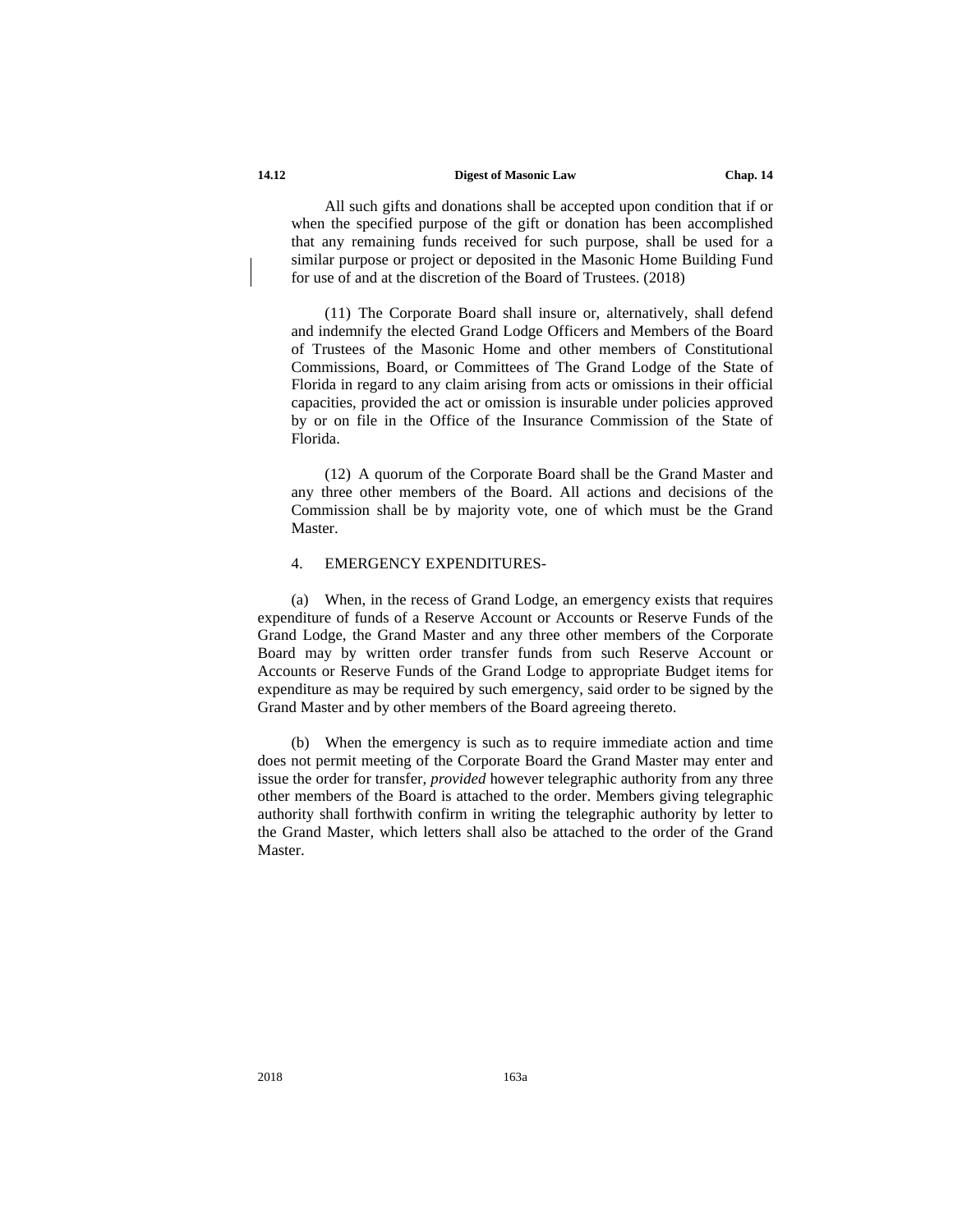(c) For purposes of paragraphs (a) and (b) above an emergency means a sudden and unexpected happening or occurrence that could not reasonably have been anticipated and which requires immediate expenditure of funds to remedy damage or injury to persons or property or to prevent such damage or injury.

(d) In all instances of order for transfer and expenditure of funds under provisions of paragraphs (a), (b), and (c) above the order shall set forth in detail the facts relied upon by the Board in declaring that emergency existed, which order shall be presented to and reviewed by the Jurisprudence Committee and full report made thereon to the Craft at next Grand Communication.

5. AUDIT-(a) There shall be an annual audit of the books, records, and accounts of the Grand Lodge. Special audits shall be made of all such books, records, and accounts or any part or portion of them and for any period of time at direction of the Grand Lodge or the Grand Master or the Corporate Board.

(b) Receipts, expenditures, records, accounts, bills, invoices, funds, and moneys of each and every Fund and Account of the Grand Lodge and all its departments, which shall include, but not be limited to, all records in the office of the Grand Treasurer, the Grand Secretary, the Superintendent of the Masonic Home, and the Custodian or Rental Agent for the Grand Lodge Properties Committee shall be subject to such audit.

(c) The audit shall be for the fiscal year; *provided*, however, that the Corporate Board may order an audit at any time and for any period. The auditor shall begin his audit at such time as decided by the Corporate Board, and report at the time specified by the Corporate Board.

(d) The auditor shall be employed by the Corporate Board and the engagement letter shall be recorded in its Minutes. The auditor shall be a certified public accountant and licensed by the State of Florida.

(e) The auditor shall perform his audits in accordance with generally accepted auditing standards pronounced by the American Institute of Certified Public Accountants and include such procedures as he considers necessary in the performance of his task.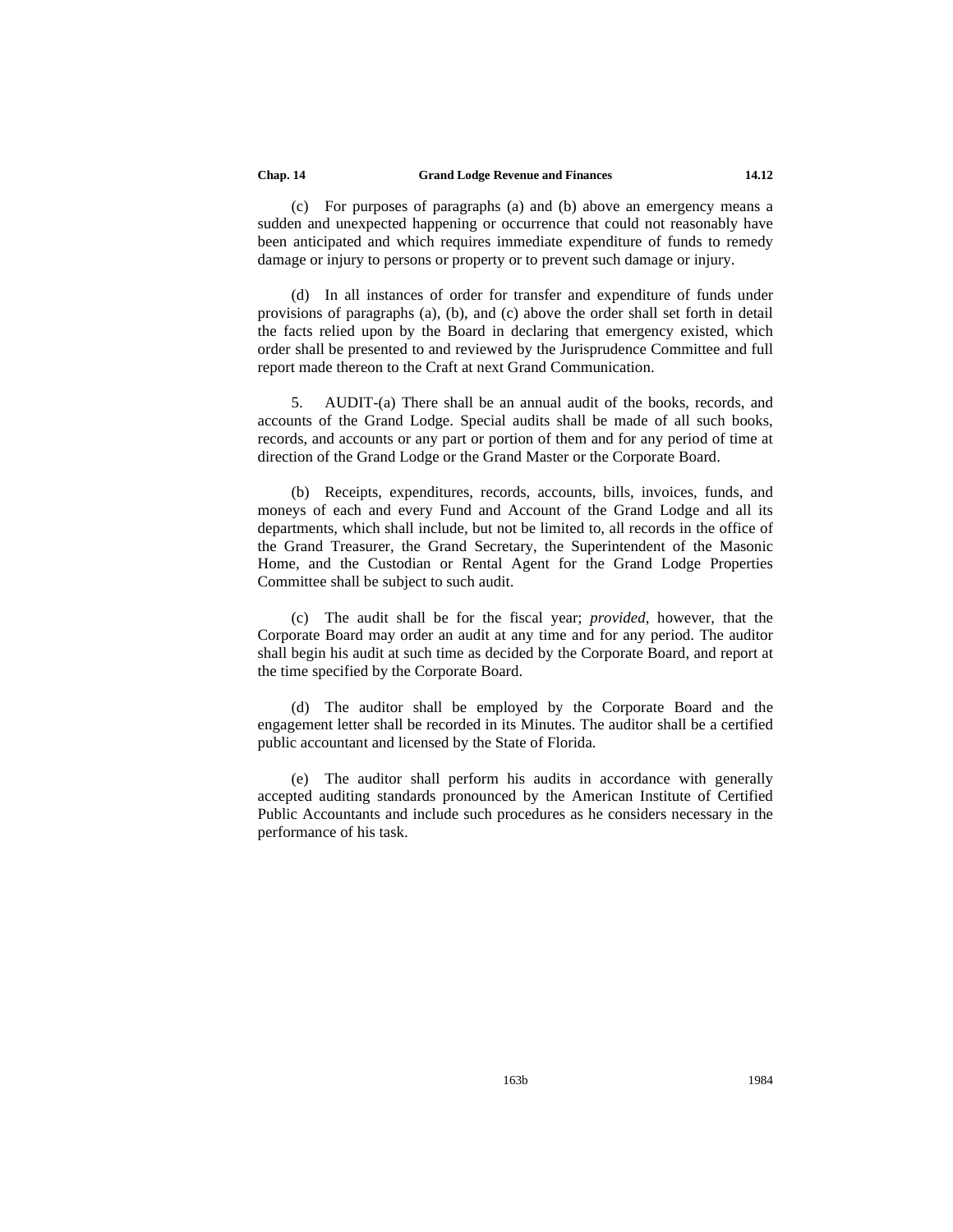**Digest of Masonic Law Chap. 14**

**This page intentionally left blank.**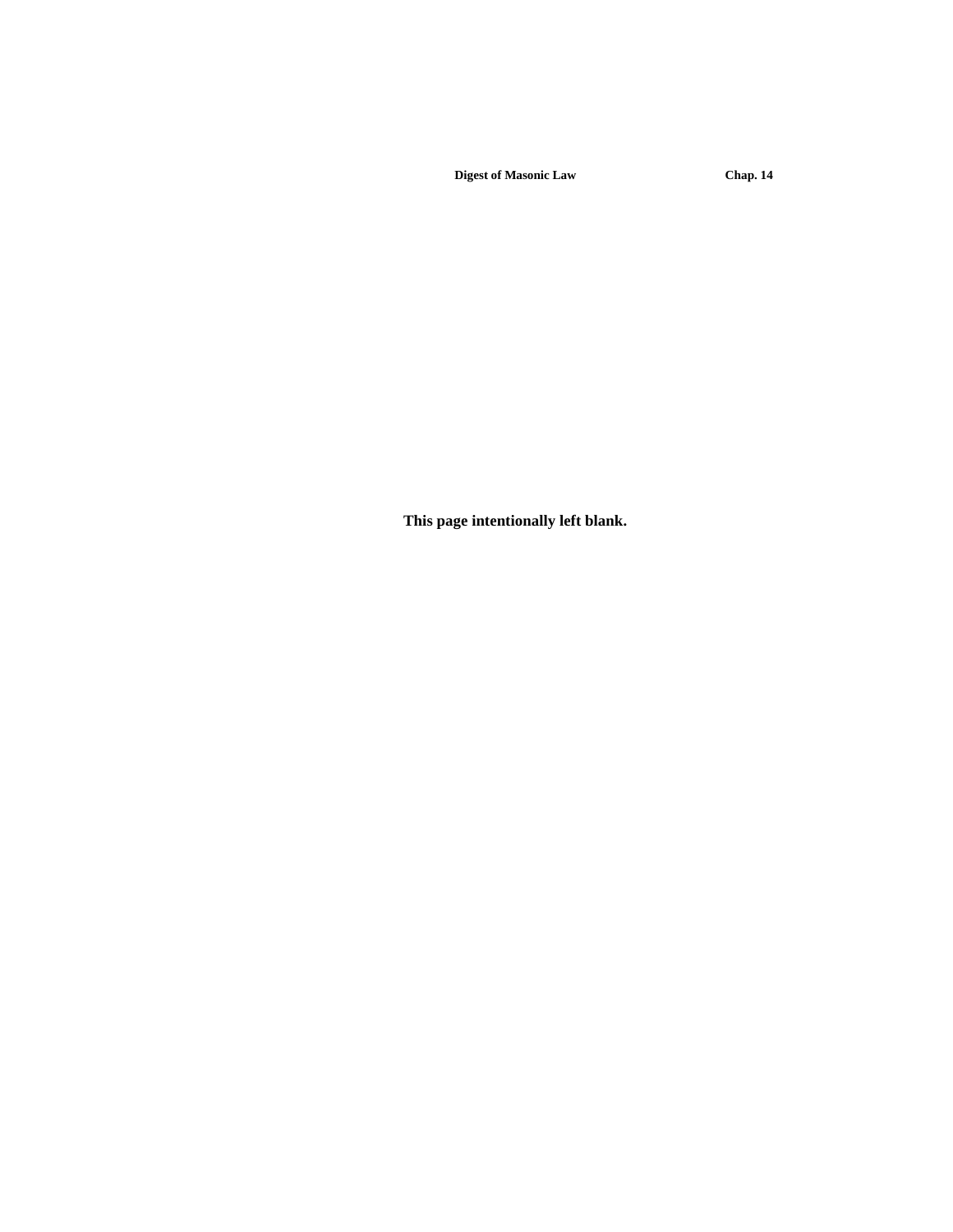(f) The Grand Secretary shall prepare a statement of assets and liabilities of the Masonic Home Endowment Fund, a Statement of the Trust Funds of the Grand Lodge, and a Statement of the investments, assets, and liabilities of the Grand Lodge covering all departments and submit the same to the auditor for verification and upon verification, such statements shall be published with the report of the auditor.

(g) In addition to expressing his opinion concerning the financial statements of the Grand Lodge, the auditor shall prepare a Management Letter addressed to the Most Worshipful Grand Lodge stating his observations and recommendations concerning the operation of the Grand Lodge, including a review of insurance coverage, bonds, and in general the compliance or failure of compliance with Masonic Law as it relates to the conduct of the fiscal affairs of the Grand Lodge of Florida, which Management Letter shall be filed in the office of the Grand Secretary and be distributed by the Grand Secretary to all members of the Corporate Board, the Past Grand Masters, and to such other persons as the Corporate Board shall direct. (1984)

6. MASONIC HOME ENDOWMENT FUND-(a) The Masonic Home Endowment Fund is hereby designated and dedicated as a sacred trust fund, the principal amount whereof may not be expended for any purpose or purposes whatsoever save for investment and reinvestment, the income therefrom to be expended for the uses and purposes of Masonic charity and for no other purpose whatsoever save the payment of unexpended balances of such income into the Masonic Home Endowment Fund to further increase the said Fund.

(b) The Corporate Board is hereby empowered and directed to receive and hold all assets now or hereafter belonging to said Masonic Home Endowment Fund and which may have or may hereafter be given, devised, or bequeathed to or for the benefit of the Masonic Home; to invest and reinvest from time to time all moneys and assets in the said capital Fund in securities listed on recognized stock exchanges in the United States of America, or in bonds of the United States Government, or in direct obligations of the United States Government, or agencies which are fully guaranteed by the United States Government, or in securities issued by instrumentalities of the United States Government, or in corporate bonds having a rating of "A" or better by some nationally recognized rating institution, or in deposits in federal savings and loan associations in Florida or in banking institutions not to exceed the insurance limit provided by the FDIC. (1999)

(c) The Corporate Board shall employ the services of Registered Investment Adviser(s) or Registered Representative(s) and shall make investments only on the advice of such Registered Investment Adviser(s) or Registered Representative(s) and by majority approval of the Corporate Board and the concurrence of the Grand Master, and *provided further* that the expressed wish of every donor as to the type or kind of investment shall be followed. The Corporate Board is hereby authorized to retain any property acquired by gift, bequest, or otherwise, for as long as is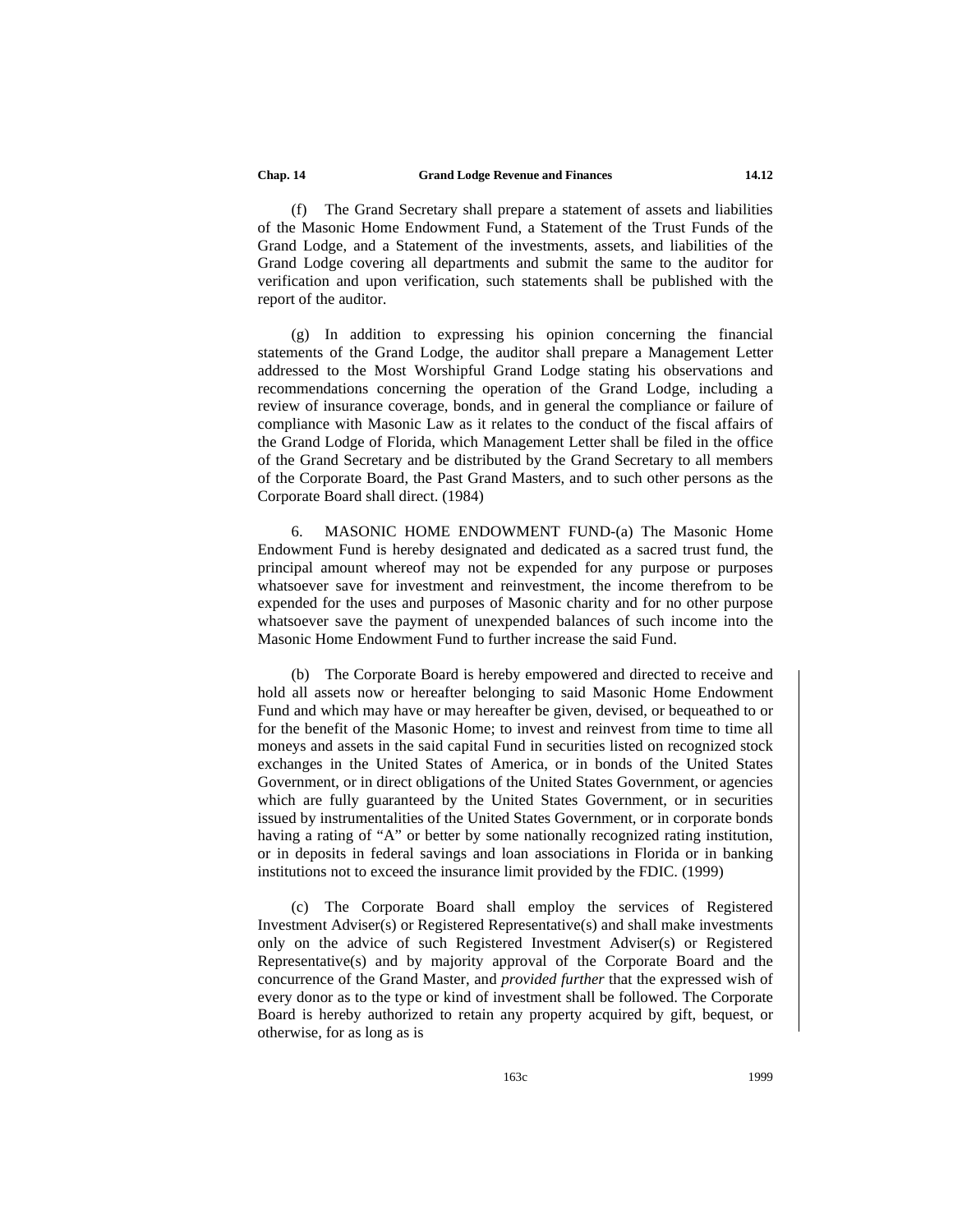deemed advisable, even though such property may not qualify under the above and foregoing provisions for investment of capital and/or principal constituting such Fund. The Corporate Board shall receive the income from said Endowment Fund on or before the close of the Grand Lodge Fiscal year and pay over said income annually to the Grand Secretary to be used for such Masonic Charity as the Grand Lodge may direct. (1999)

(d) The Corporate Board shall authorize the Registered Investment Adviser(s) or Registered Representative's(s') broker-dealer or its clearing firm to act as custodian or custodians of said Fund and all capital and/or principal belonging to said Fund may be delivered to said Registered Investment Adviser(s) or Registered Representative's(s') broker-dealer or its clearing firm as custodian or custodians and said Registered Investment Adviser(s) or Registered Representative's(s') broker-dealer or its clearing firm so authorized shall proceed to keep the assets of said Fund in Trust, holding all assets in the name of its nominee and be authorized by reason thereof to execute all stock powers, proxies and other instruments pertaining to said assets and held by such Registered Investment Adviser(s) or Registered Representative's(s') broker-dealer or its clearing firm. No broker-dealer or its clearing firm may hold Grand Lodge Securities or funds in excess of the amount of their respective insurance on accounts. (1999)

(e) The Corporate Board shall authorize the Registered Investment Adviser(s) or Registered Representative(s) selected as financial adviser(s) to make the decision as to the purchase and sales of securities according to prescribed limitations and guidelines approved by the Corporate Board but such guidelines shall conform to the requirements of this Constitution and Regulations of the Grand Lodge relating to investments of the Endowment Fund. (1999)

(f) The Corporate Board shall meet immediately after close of Grand Lodge and shall employ the Registered Investment Adviser(s) or Registered Representative's(s') broker-dealer above provided for and shall meet in regular meeting of at least once every quarter thereafter and at such other times as called by the Grand Master. (1999)

**14.12.1** All funds paid or contributed to the Grand Lodge of Florida or the Grand Master for the purpose of any Grand Master's Project or charity, Grand Master's or other coins, Masonic Youth Association, Inc., or similar endeavors, shall be recorded by the Grand Secretary's Office, deposited in the bank account of the Grand Lodge, if possible, and posted to a separate General Ledger account for that specific activity. The Grand Secretary shall promulgate and the Craft shall follow such rules and forms as he shall deem appropriate for the proper receipt, accounting, and handling of all funds so paid or contributed. Disbursement of the funds shall be made by the Grand Secretary's Office upon written request by the person authorized to direct disbursements. (1991)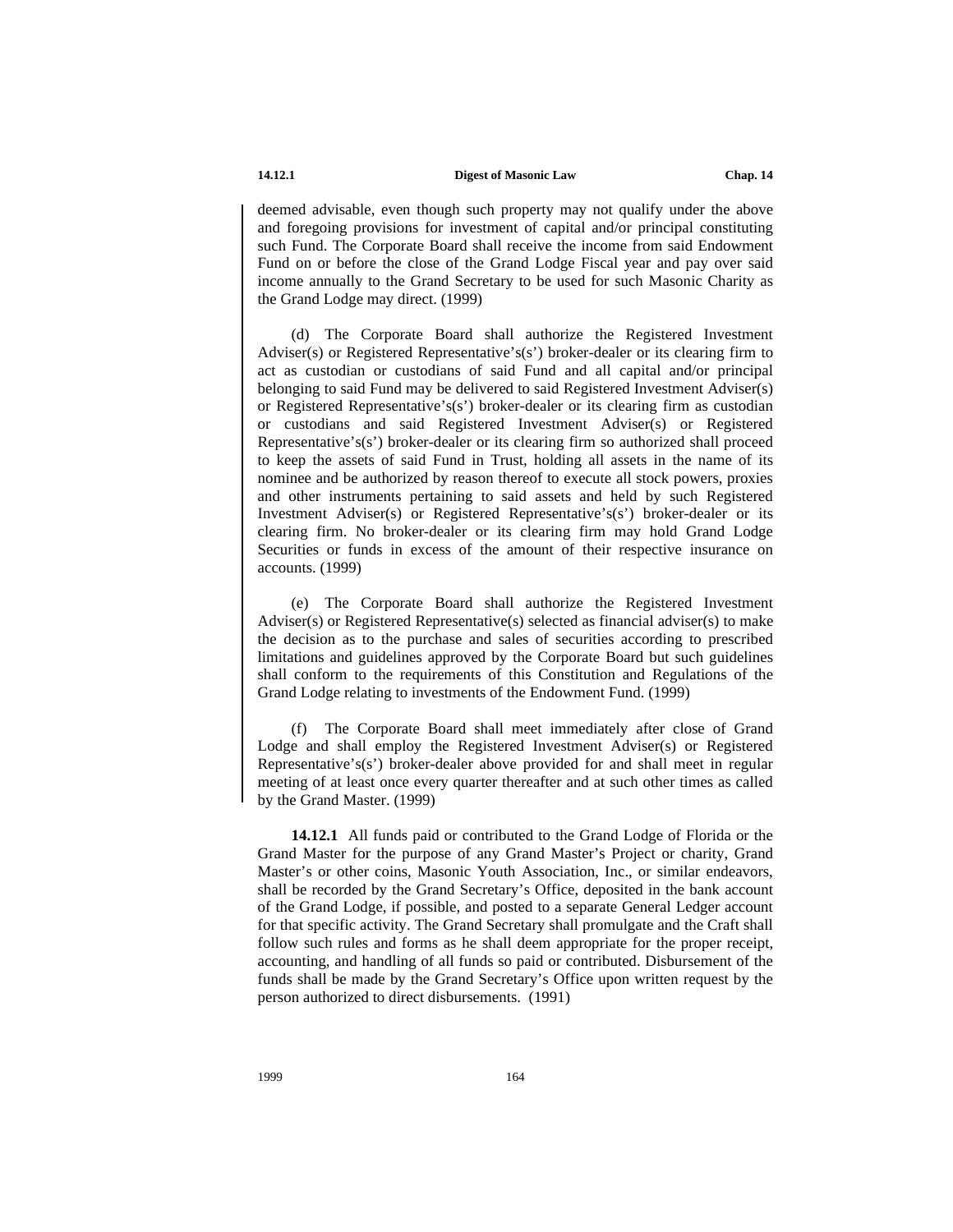**14.13** The Corporate Board shall set up or cause to be set up a system of accounts to be used as a basis for Grand Lodge Budgets and Bookkeeping System and recommend to Grand Lodge such Regulations as shall be necessary to establish such system.

**14.14** Upon the death of a Past Grand Master or Elected Grand Lodge Officer, the Corporate Board may, with the approval of the family, place a suitable marker at the place of burial.

14.15 The Grand Secretary, with the supervision of the Corporate Board shall establish a "LEDGER ACCOUNT" in the name of the "ORDER OF THE EASTERN STAR"; and all costs and charges for the care of Eastern Star Members, in such amounts as provided in the Rules and Regulations adopted by The Grand Lodge of Florida for the government and operation of the Masonic Home and Relief Funds, shall be charged against this Account. The Grand Secretary shall credit this Account with all cash contributed to the operation of the Home and Relief Funds by the O.E.S. or by individuals who give in the name of the O.E.S.; all interest received from that portion of the Masonic Home Endowment Fund contributed by the Order of the Eastern Star to-wit: \$212,565.07; all cash received from sale of items contributed by the Order of the Eastern Star; all earned receipts from Resident Members Trust Fund on account of Eastern Star members who have Trust Funds to their credit, which is a monthly charge in accordance with the Rules and Regulations; all Trust Funds remaining in the Trust Accounts to the credit of an Eastern Star member upon the death of such member; and the following sums to be authorized by the Grand Lodge: \$10,000.00 in 1960, \$7,500.00 in 1961, \$5,000.00 in 1962, and \$2,500.00 in 1963. And no additional member shall be admitted through the Order of the Eastern Star until sufficient funds in the amounts prescribed in the Rules and Regulations are available in the "Order of the Eastern Star Account" to provide for the care and cost of maintaining such additional member or members for twelve (12) months.

The Grand Secretary shall mail a statement of this Ledger Account monthly to the Grand Master, Deputy Grand Master, Senior Grand Warden, Junior Grand Warden, the Worthy Grand Matron, Worthy Grand Patron, the Associate Grand Matron, the Associate Grand Patron, and the Grand Secretary of the Grand Chapter, all members of the Board of Trustees, and all Past Grand Masters.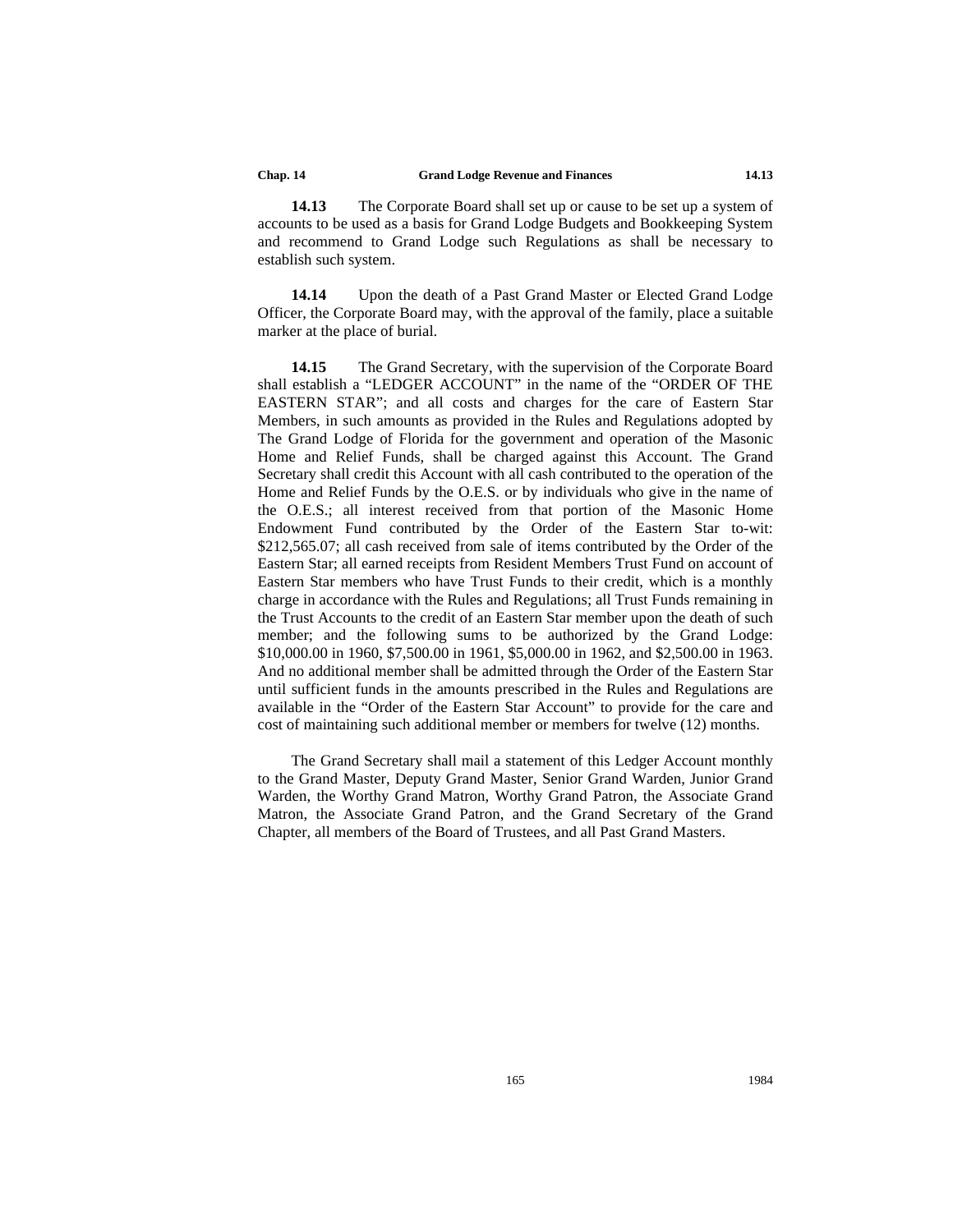## **14.16 Digest of Masonic Law Chap. 14**

**14.16** There is hereby created a Committee designated the Masonic Home Endowment and Investment Committee, composed of nine Master Masons in good standing.

The Members of the Committee shall be men of experience in the management and investment of funds, or men qualified in professions that acquaint them with the duties and responsibilities of management and investment of funds, including but not limited to bankers, public accountants, lawyers, financial counselors, and men of similar training and experience.

Each incoming Grand Master shall make three appointments to this committee for a term of three years each. Vacancies shall be filled by appointment by the Grand Master for the remainder of the vacant term. Initial implementation shall be by appointment by the Grand Master of three members for three year terms, three members for two year terms and three members for one year terms. (1999)

No person while a member of this committee, or for a period of two years after serving on this committee, may, directly or indirectly, gain any economic benefit by reason of bidding, providing or contracting to provide financial services to The Grand Lodge of Florida. Any attempt to circumvent this regulation will be prima facie evidence of unmasonic conduct and will be punishable as such. (1999)

The committee shall make recommendations to the Corporate Board in respect to the following matters:

- (a) Selection of Registered Investment Adviser(s) to manage or Registered Representative's(s') broker-dealer or its clearing firm to act as custodian for such portions of the Masonic Home Endowment Fund as shall be entrusted to such Registered Investment Adviser(s) or Registered Representative's(s') broker-dealer or its clearing firm by written contract/document with the Grand Lodge. (1999)
- (b) The terms of contract with the Registered Investment Adviser(s) or the Registered Representative's(s') broker-dealer or its clearing firm for management and custodianship of the Masonic Home Endowment Fund. (1999)
- (c) The means, methods, and standards for evaluation of the services of the Registered Investment Adviser(s), the Registered Representative(s) or its broker-dealer managing and investing the Masonic Home Endowment Fund. (1999)
- (d) The committee shall comply with the foregoing in respect to other Grand Lodge Funds. (1999)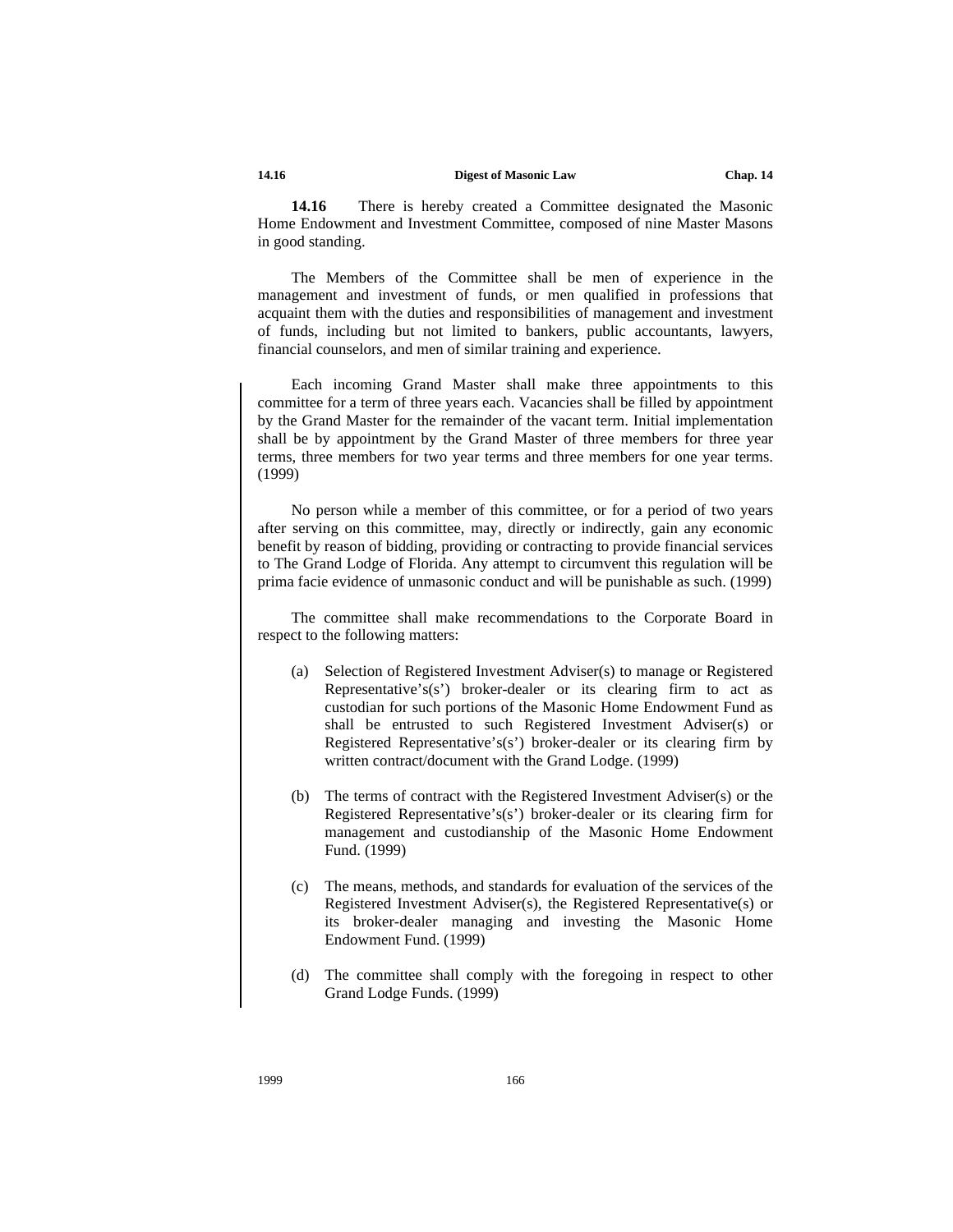# **FINANCE AND ACCOUNTS COMMITTEE**

## **Regulations**

**14.17** The Finance and Accounts Committee shall prepare a tentative Budget for presentation to the Corporate Board as provided in the Constitution and Regulations of the Grand Lodge and make report and recommendation to the Grand Lodge on all matters pertaining to the financial affairs of the Grand Lodge. Each year the Committee shall review all "F" account funds and other trust funds and report thereon to the Grand Lodge in respect to the purposes or projects for which such funds were given and whether or not such purposes or projects have been accomplished or completed together with recommendations for transfer of such funds to the Masonic Home Building Fund for use of and at the discretion of the Board of Trustees. (2018)

**14.17.1** Wherever the words "The Masonic Home and Relief Fund of the Grand Lodge" or "Masonic Home and Relief Fund" or "Masonic Home Fund" or "Masonic Charities Fund" appear or are used in the Constitution or Regulations of the Grand Lodge or in any paper, instrument, or document the said words shall be construed to mean and include:

(1) The Masonic Home Endowment Fund and interest or profits earned on or derived therefrom.

(2) All funds transferred from Resident Trust Funds and all funds derived from property; real, personal, and mixed, conveyed, donated, bequeathed, or devised, by Residents of the Masonic Home or others pursuant to contract or agreement for care, support, or aid and all funds received as reimbursement for care, support, or aid under program of Masonic Relief and Charity.

(3) All funds paid, deposited, or donated by the Order of Eastern Star for or as security for or appreciation of privileges of the Masonic Home.

(4) All donations to the Masonic Home or to the Grand Lodge or other person or entity for the use of the Masonic Home or its residents.

(5) All funds donated, bequeathed, or otherwise transferred or assigned to the Grand Lodge or the Masonic Home without specification of purpose, or use, which funds shall be forthwith deposited to credit of the Masonic Home Building Fund, for use of and at the discretion of the Board of Trustees. (2018)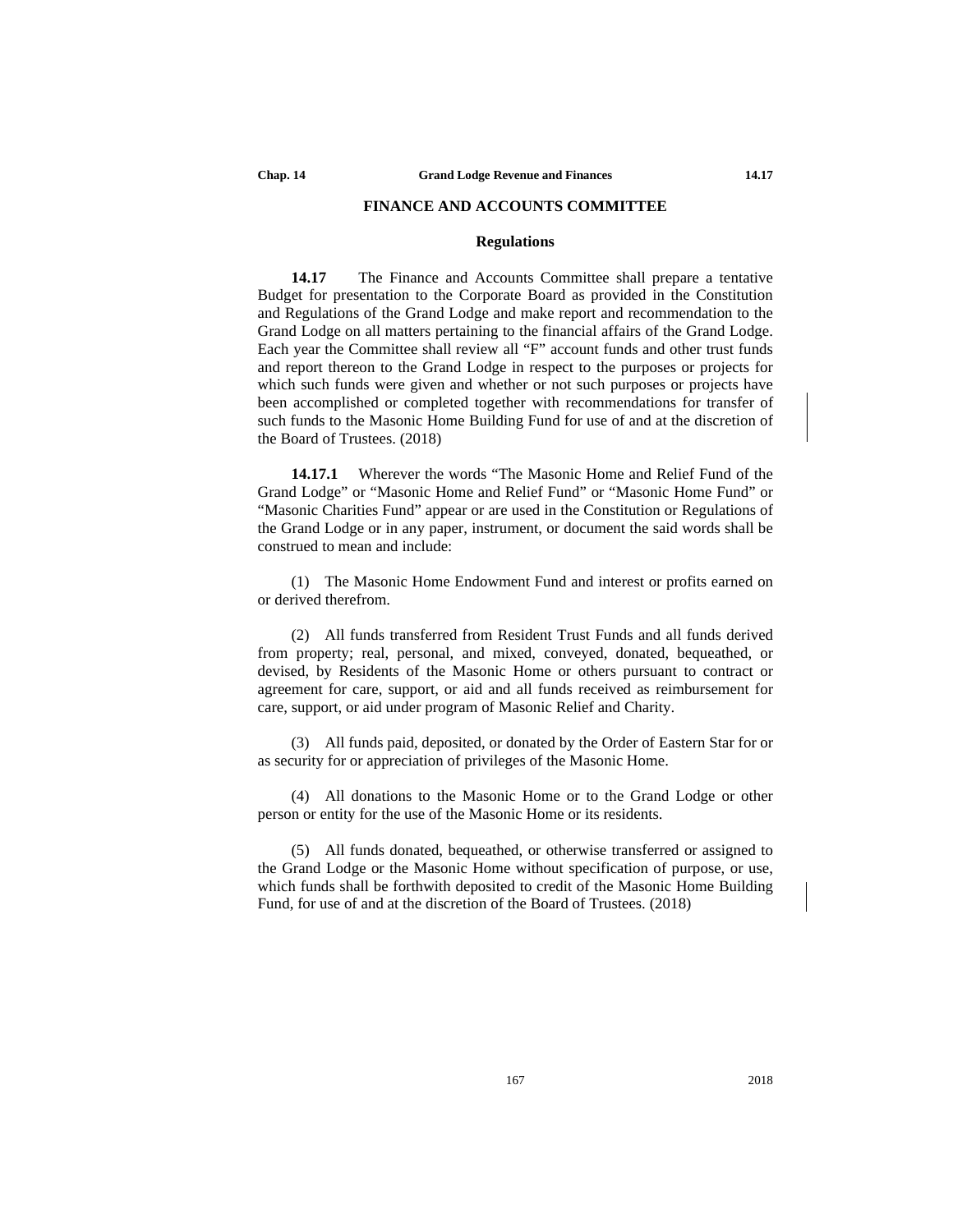## **14.17.2 Digest of Masonic Law Chap. 14**

(6) The \$5.00 fees derived from Entered Apprentice Initiation.

(7) Any and all interest and profits derived directly or indirectly from the above enumerated funds. (1982)

14.17.2 In preparing the Annual Budget the Committee on Finance and Accounts shall show origin and source of all funds to be appropriated and specifically identify the funds designated as Masonic Home and Relief funds in Regulation 14.17.1. (1982)

**14.17.3** The funds designated and defined in Regulation 14.17.1 as "The Masonic Home and Relief Funds of the Grand Lodge" and "Masonic Home and Relief Fund" and "Masonic Home Fund," and "Masonic Charity Fund," shall be used to pay for and defray costs and expenses of the following activities, functions, and purposes:

(1) Operation of the Masonic Home (Home) in St. Petersburg, Florida, which shall be construed to mean the costs and expenses of operation and maintenance of the physical plant and installations and equipment appertaining thereto and insurance thereon and all costs of care, feeding, clothing, and incidental needs of residents of the Home, including funeral expense and all costs of Relief Programs.

(2) Expenses of members of the Board of Trustees (Board), including mileage and per diem, in attending meetings of the Board and necessary costs of any member of the Board and employees incurred for travel or other expenses while engaged in business for and authorized by the Board.

(3) Expense of members of the Board and employees in attending meetings designed to inform or aid in performance of duties relating to the Home when approved and authorized by the Board.

(4) Costs and expense for legal services in connection with operation of the Home or relating to gifts, donations, bequests, devises for the benefit of the Home, and generally for any legal services, said costs and expenses to be approved by or subject to approval by the Corporate Board.

(5) Costs and expenses for accounting, bookkeeping, payroll preparation, and similar services; and for purchase and printing of materials necessary therefore.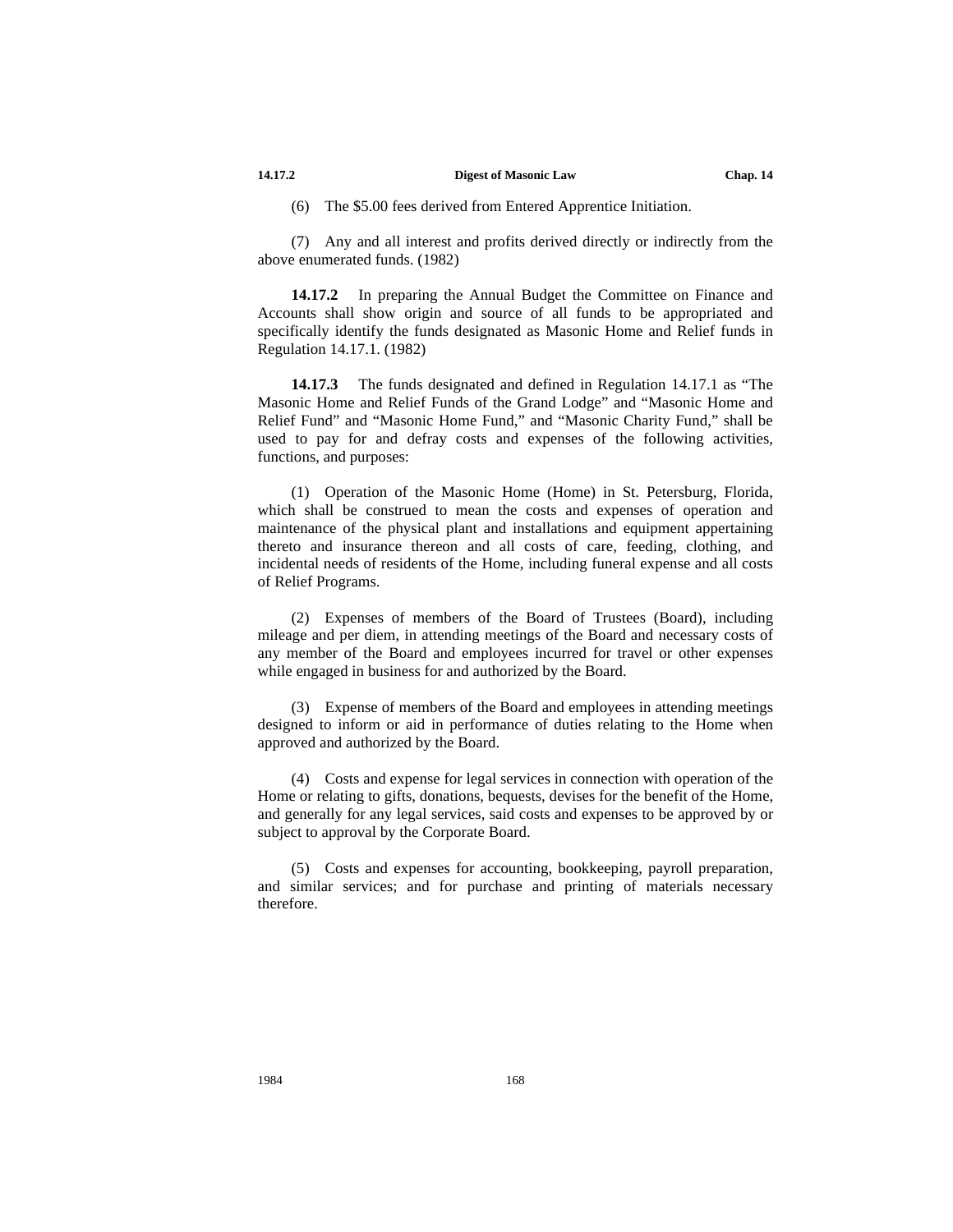(6) Costs of employment of fiscal agents, managers and advisors in relation to The Masonic Home Endowment Fund of the Grand Lodge.

(7) Costs and expenses of the Endowment Procurement Committee members in attendance at meetings of the Committee and for procurement of promotional materials for the Endowment Fund.

(8) Establishment and maintenance of programs of Reserve Funds for emergency operation of the Home and a program of continuing and cumulative reserve for depletion and depreciation of physical properties at the Home.

(9) The Board of Trustees of the Masonic Home shall prepare an Annual Budget showing total of Masonic Charity Funds as defined in Regulation 14.17.1 which are available for allocation to the several purposes hereinabove set forth and detailed line items for each appropriation of said funds.

(10) No part of the Masonic Fund as defined in Regulation 14.17.1 shall be used for any purpose except those purposes set forth in this Regulation. (1988)

**14.17.4** (a) The Corporate Board is hereby vested with full power and authority and shall be responsible for establishing a record and accounting system for accurate and efficient record and accounting of and for all the funds and moneys received for any purpose, program, or project of the Grand Lodge and for record and accounting of all investment revenue derived therefrom.

(b) The following named and designated receipts, funds, proceeds, and moneys shall be identified in said record and accounting system as receipts, funds, proceeds, and moneys intended for allocation to the "A" Administrative Fund of the Grand Lodge, and upon receipt thereof shall be credited to and deposited in a bank account designated "Administrative Current Revenue Account" to wit:

- (1) Current Assessments (Per-Capita)
- (2) George Washington National Memorial Association
- (3) Fees
- (4) Computer Services
- (5) Sales of Merchandise and Publications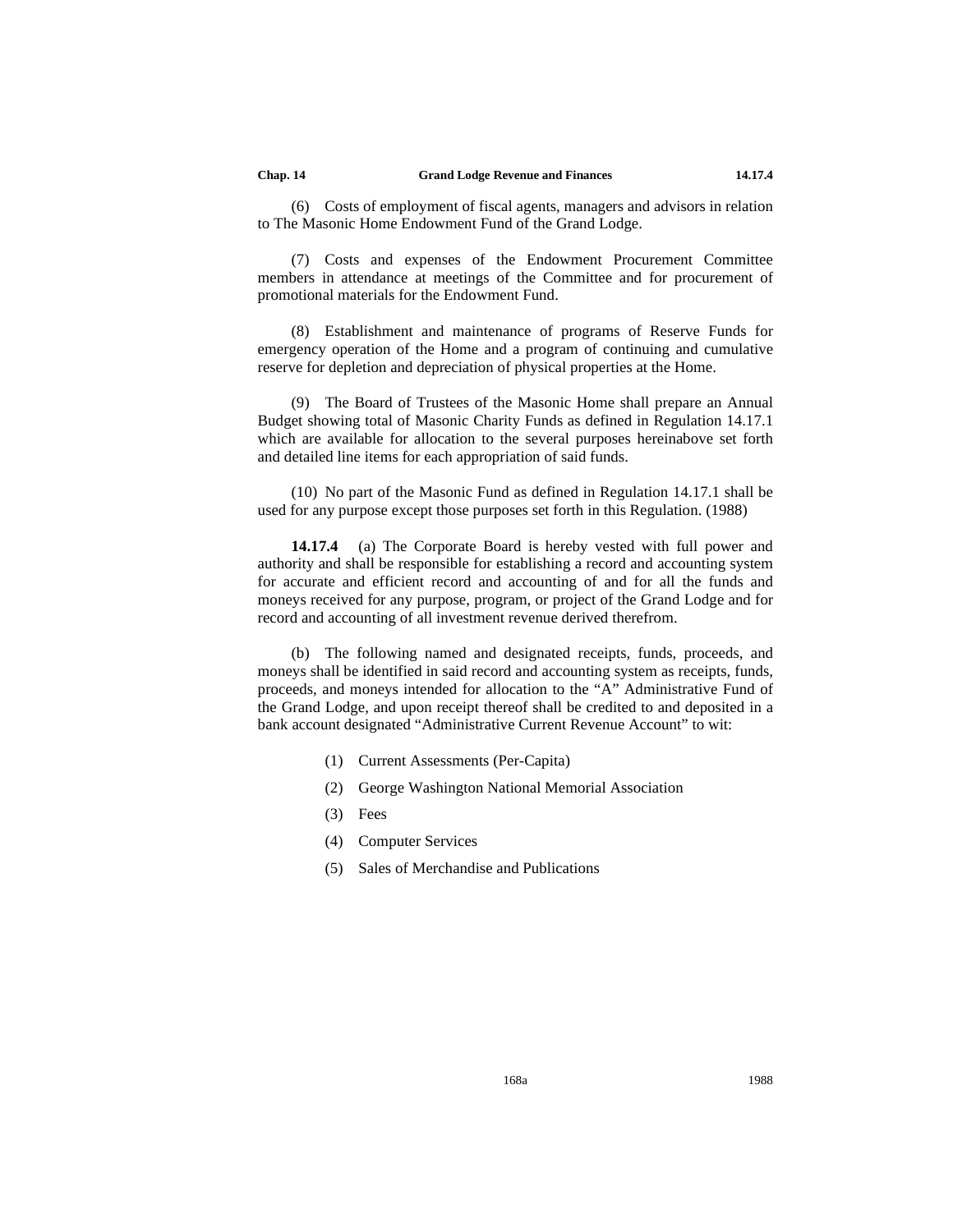## **14.17.4 Digest of Masonic Law Chap. 14**

- (6) Miscellaneous which shall include receipts related to "A" Administrative Fund purposes and not otherwise designated herein.
- (7) Interest, profits, or other earnings of the "A" Administrative Fund Reserve if so allocated by the Annual Budget.
- (8) Other Funds allotted to the "A" Administrative Fund by Grand Lodge Regulation or action.

(c) The following named and designated receipts, funds, proceeds, and moneys shall be identified in said record and accounting system as receipts, funds, proceeds, and moneys intended for allocation to the "C" Administrative Reserve Fund of the Grand Lodge and upon receipt thereof shall be credited to said "C" Administrative Reserve Fund.

(1) Administrative Fund Operating Reserve

(2) Grand Lodge Office Building and Equipment Depreciation Reserve

(d) The following named and designated receipts, funds, proceeds, and moneys shall be identified in said record and accounting system as receipts, funds, proceeds, and moneys intended for allocation to the "C" Masonic Home Fund Reserve and upon receipt thereof shall be credited to said "C" Masonic Home Fund Reserve.

- (1) Masonic Home Fund Operating Reserve
- (2) Masonic Home Building and Equipment Depreciation Reserve
- (3) Masonic Home New Building Reserve (Reg. 14.03)

(e) The following named and designated receipts, funds, proceeds, and moneys shall be identified in said record and accounting system as receipts, funds, proceeds, and moneys intended for allocation to the "D" Masonic Home and Relief Fund of the Grand Lodge and upon receipt thereof shall be credited to and deposited in a bank account designated "Masonic Home Current Revenue Account" to wit:

- (1) Resident Trust Fund Transfers
- (2) Endowment and Investment Income
- (3) Lodge Prorated Payments on Relief
- (4) Order of Eastern Star Deceased Guest Balances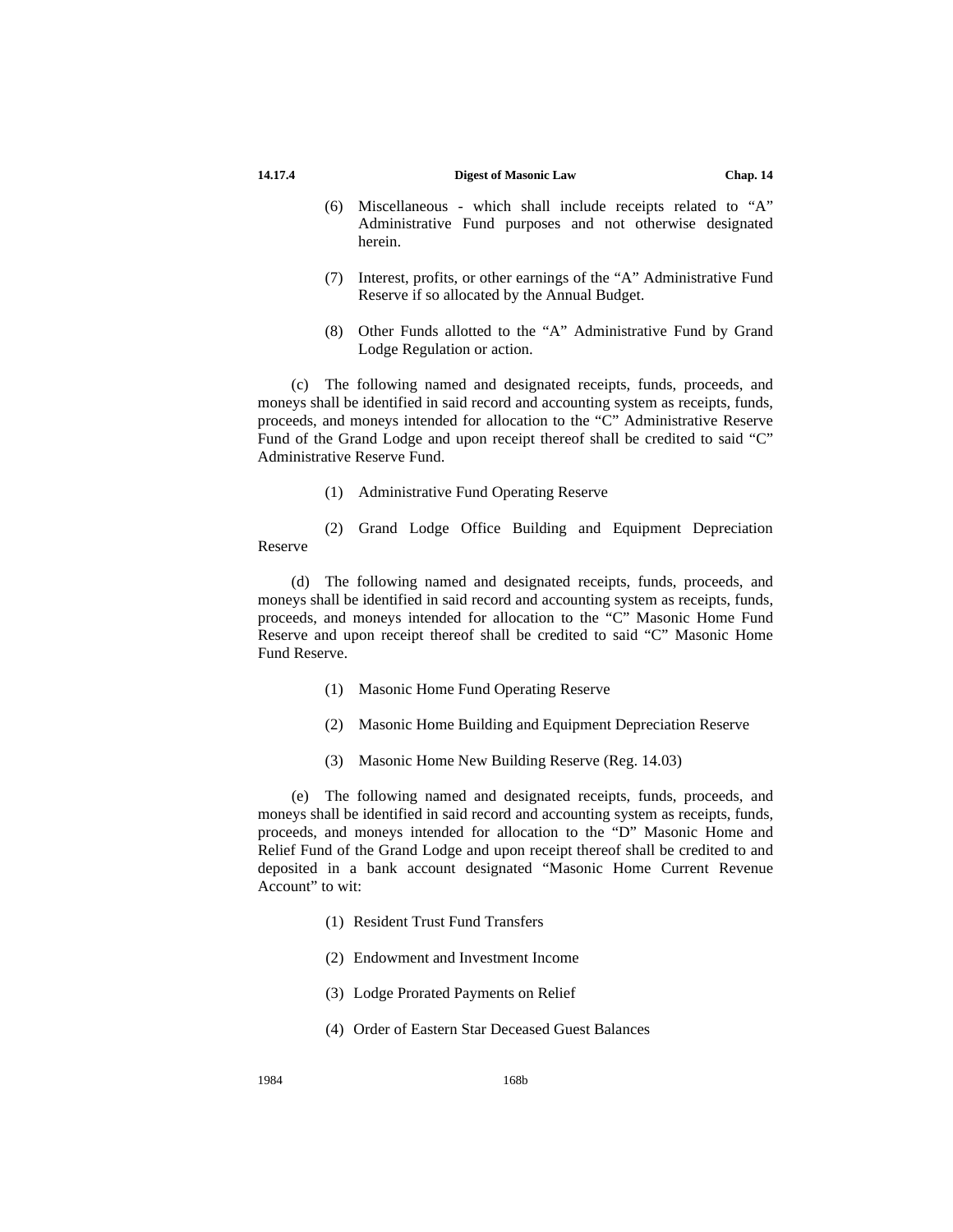- 
- (5) Order of Eastern Star Operating Fund
- (6) Miscellaneous which shall include receipts related to the "D" Masonic Home Fund purposes and not otherwise designated herein.
- (7) Interest, profits, or other earnings of the "C" Masonic Home Fund Reserve if so allocated by the Annual Budget.
- (8) Other funds allotted to the "D" The Masonic Home Fund by Grand Lodge Regulation or action.
- (9) All funds designated as Masonic Home or Charity Funds by Regulation 14.17.1.

(f) The following named and designated receipts, funds, proceeds, and moneys shall be identified in said record and accounting system as receipts, funds, proceeds, and moneys intended for allocation to the "F" Administrative Trust Fund of the Grand Lodge and upon receipt thereof shall be credited to said "F" Administrative Trust Fund.

(1) Administrative Trust Fund

(g) The following named and designated receipts, funds, proceeds, and moneys shall be identified in said record and accounting system as receipts, funds, proceeds, and moneys intended for allocation to the "F" Masonic Home Trust Fund and upon receipt thereof shall be credited to said "F" Masonic Home Trust Fund.

- (1) Resident Members Trust Fund
- (2) Gifts for specified purposes

(h) The Corporate Board may invest any and all of the receipts, proceeds, funds, and moneys in the "Administrative Current Revenue Account" and in the "Masonic Home Current Revenue Account" and for such purposes the following investment accounts are hereby established:

- (1) For investment of the receipts, proceeds, funds, and moneys of the Administrative Current Revenue Account there is hereby established an investment account to be designated "A" Current Revenue which is and shall be restricted as to principal and income.
- (2) For investment of the receipts, proceeds, funds, and moneys of the "D" Masonic Home Current Revenue Account there is hereby established an investment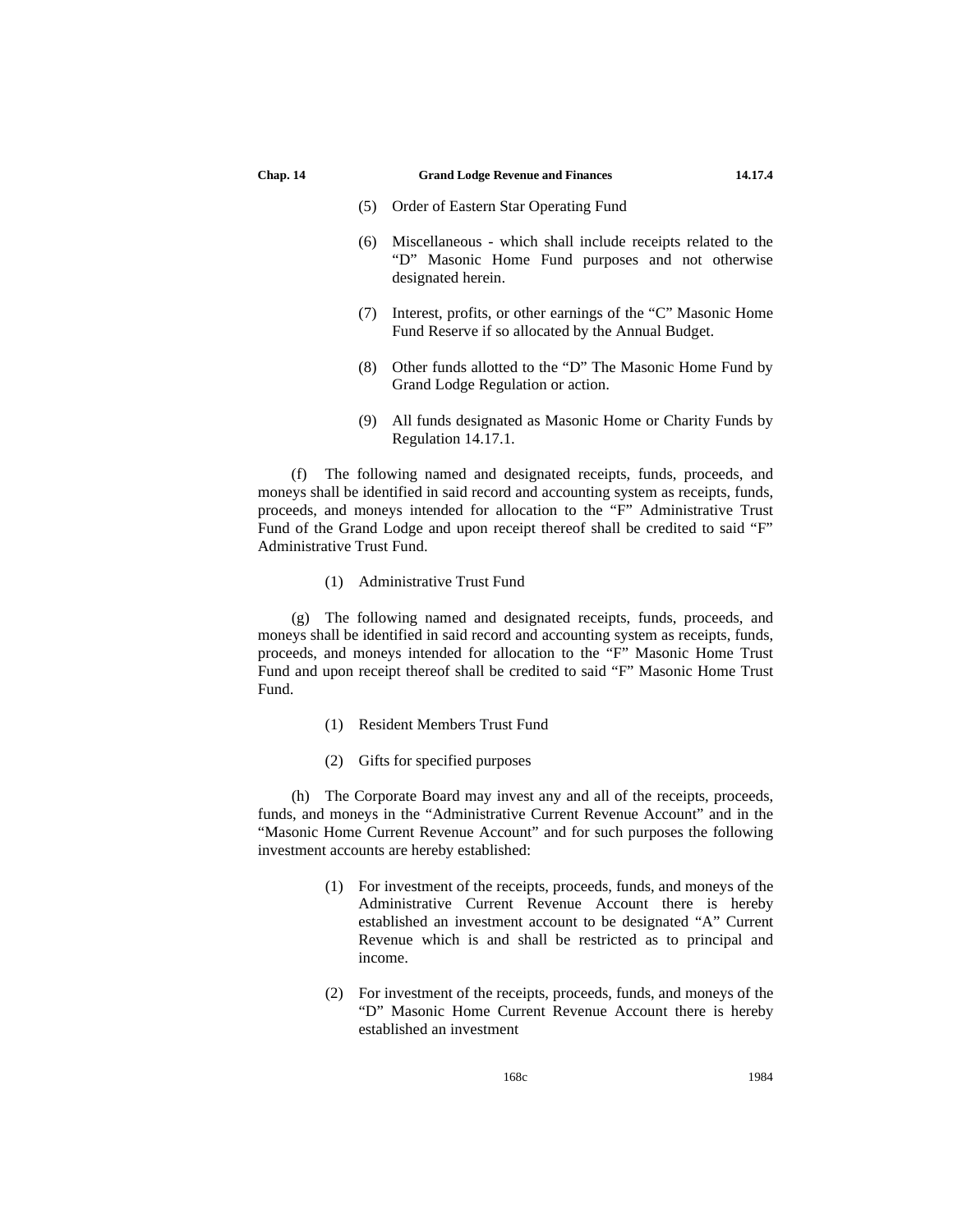account to be designated "D" Current Revenue which is and shall be restricted as to principal and income.

(i) The Corporate Board may invest all of the receipts, proceeds, funds, and moneys in the "E" Masonic Home Endowment Fund as provided in the Constitution and Regulations of the Grand Lodge, which funds shall be restricted for principal and income.

(j) The Corporate Board may invest the "C" Reserve Fund of the Grand Lodge and for such purposes there is hereby established an investment account designated "C" Administrative Reserve for investment of the receipts, proceeds, funds, and moneys of the "A" Administrative Fund of the Grand Lodge which shall be restricted for principal and income; and there is hereby established an investment account designated "C" Masonic Home Reserve for investment of receipts, proceeds, funds, and moneys in the Reserve accounts established for Reserves of the "D" Masonic Home and Relief Fund of the Grand Lodge which investment accounts shall be restricted for principal and income.

(k) Subject to limitations and conditions hereinafter set forth the Corporate Board may invest the receipts, proceeds, funds, and moneys in the "F" Trust Fund of the Grand Lodge and for such purposes the following Investment Accounts are hereby established:

- (1) For investment of the receipts, proceeds, funds, and moneys received in trust for the "A" Administrative Fund of the Grand Lodge, except trust funds for benefit of the Masonic Home and the purposes, projects, and programs relating thereto and to the residents thereof there is hereby established an account designated "F" Administrative Trust which shall be restricted as to income.
- (2) For investment of the receipts, proceeds, funds, and moneys received in trust for the benefit of the Masonic Home and the purposes, projects, and programs relating thereto and to the residents thereof there is hereby established an investment account designated "F" Masonic Home Trust, which account shall have two sub-accounts to wit: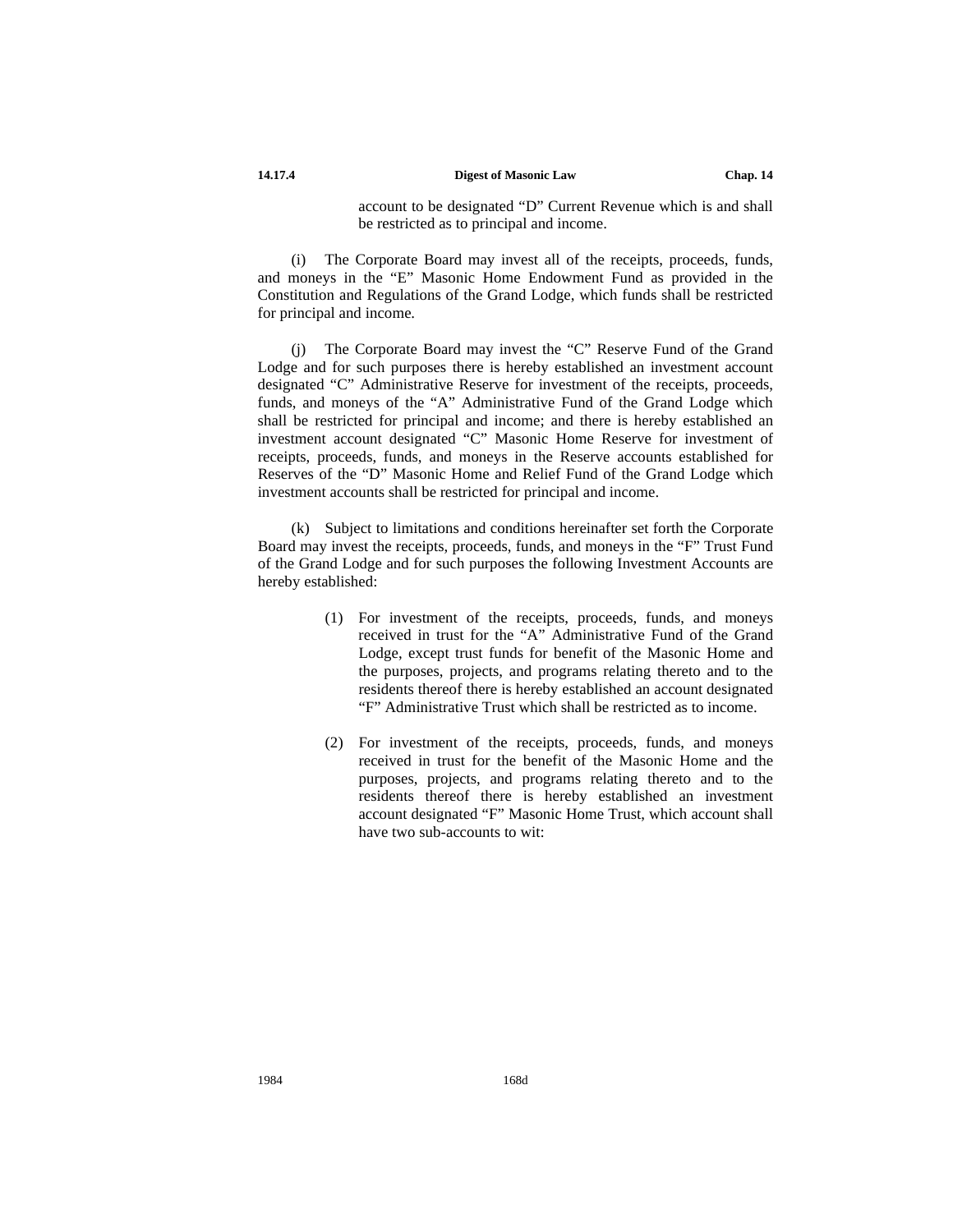- (1) Resident Members Trust
- (2) Gifts for specified purposes which sub-accounts shall be restricted as to income.

(l) The moneys in the several accounts in the "C" Administrative Reserve established in paragraph (c) hereof may be commingled for purposes of investments but shall not be commingled with the moneys of any other Fund or account.

When moneys of the several accounts in the "C" Administrative Reserve are commingled for investment as herein authorized the accounts shall share in the gains and losses in such investment or investments in direct proportion to the amount of money and length of time the moneys of each account participated or was involved in the investment.

At the end of the fiscal year of the Grand Lodge the investment revenue of each account shall be allocated to such account or to the "A" Administrative Fund of the Grand Lodge.

(m) The moneys in the several accounts in the "C" Masonic Home Reserve established in paragraph (d) hereof may be commingled for purposes of investment but shall not be commingled with the moneys of any other Fund or account.

When the moneys of the several accounts in the "C" Masonic Home Reserve are commingled for investment as herein authorized the accounts shall share in the gains and losses in such investment or investments in direct proportion to the amount of money and length of time the moneys of each account participated or was involved in the investment.

At the end of the fiscal year of the Grand Lodge the investment revenue of such account shall be allocated to such account or to the "D" Masonic Home and Relief Fund of the Grand Lodge; *provided* however the investment of revenue of the Masonic Home New Building Reserve established by Regulation 14.03 shall be allocated only to such account.

(n) The moneys in the Resident Members Trust sub-account may be commingled for purposes of investment and the investment revenue computed each month and such investment revenue shall be prorated and credited to the account of the Resident Members in the proportion that the moneys of each such Resident Member participated in the investment or investments.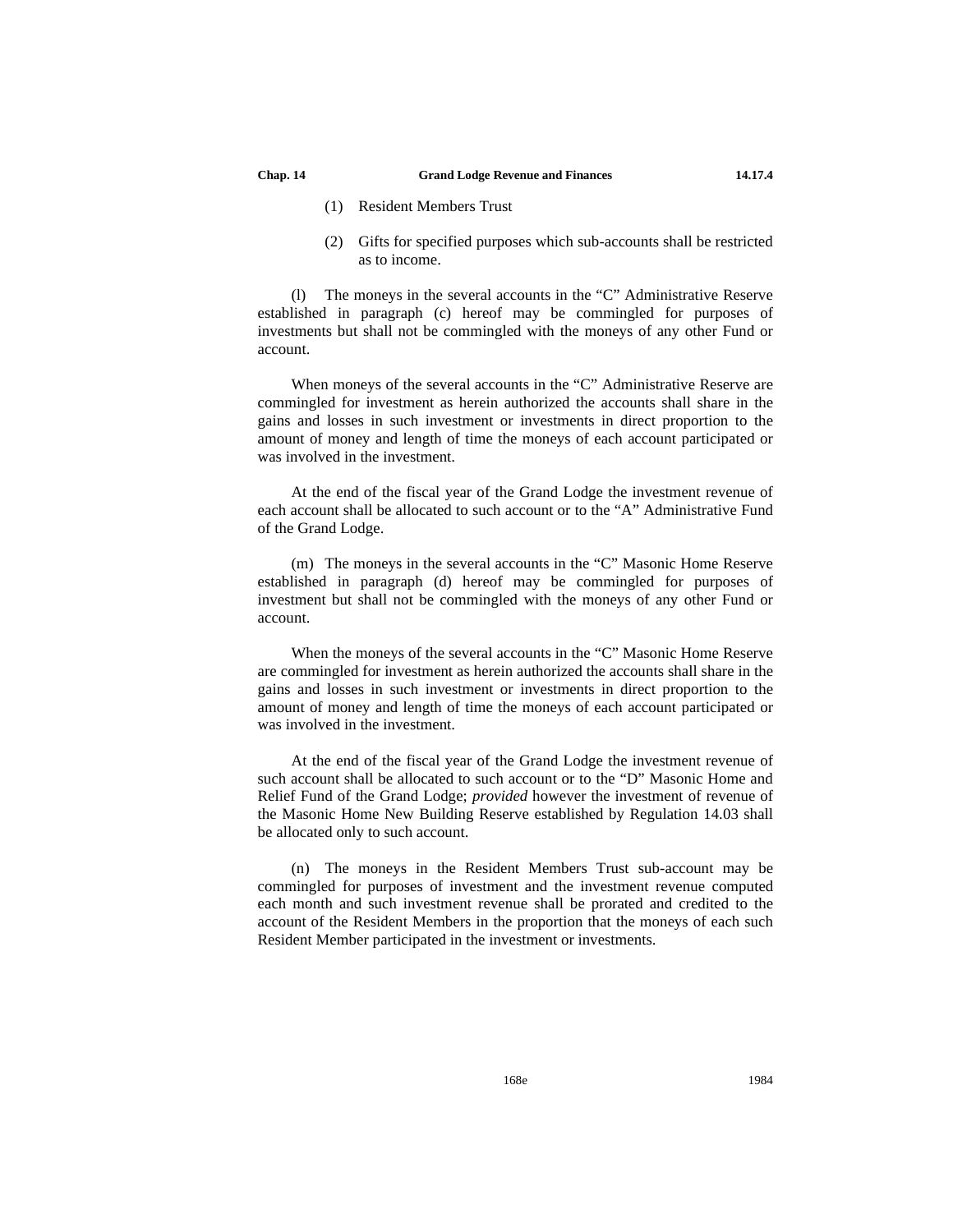## **14.17.4 Digest of Masonic Law Chap. 14**

(o) The moneys in the Gifts for Specified Purposes sub-account may be commingled for purpose of investment and the investment revenue may be allocated to such sub-account, to a Masonic Home Reserve Account, or to the "D" Masonic Home and Relief Fund of the Grand Lodge.

(p) Anything herein to the contrary notwithstanding the terms and conditions upon which any gift, donation, devise, or contribution was given and accepted shall be complied with subject to the provisions of Regulation 14.12-3- (b)-10.

(q) At the close of the Grand Lodge fiscal year all receipts, proceeds, funds, and moneys in the "A" Administrative Current Revenue Account and the several investment accounts thereof shall be credited to the account designated "A" Administrative Budgeted Funds Account to be transferred, appropriated, allotted or allocated by the Annual Budget for the purposes for which the "A" Administrative Fund was established; and all receipts, funds, and moneys in the "D" Masonic Home Current Revenue Account and the several investment accounts thereof shall be credited to an account designated "D" Masonic Home Budgeted Funds Account to be transferred, appropriated, allocated, or allotted by the Annual Budget for the purposes for which the "D" Masonic Home and Relief Fund was established.

(r) The Corporate Board may invest the receipts, proceeds, funds, and moneys in the "A" Administrative Budgeted Funds Account and in the "D" Masonic Home Budgeted Funds Account and for such purposes the following Investment Accounts are hereby established:

- (1) For investment of the receipts, proceeds, funds, and moneys in the "A" Administrative Budgeted Funds Account there is hereby established an Investment Account to be designated "A" Budgeted Funds which account shall be restricted as to income.
- (2) For investment of the receipts, proceeds, funds, and moneys in the "D" Masonic Home Budgeted Funds Account there is hereby established an Investment Account to be designated "D" Budgeted Funds which account shall be restricted as to income.

(s) The investments of the "A" and "D" Budgeted Funds Accounts shall be made with due regard for the monthly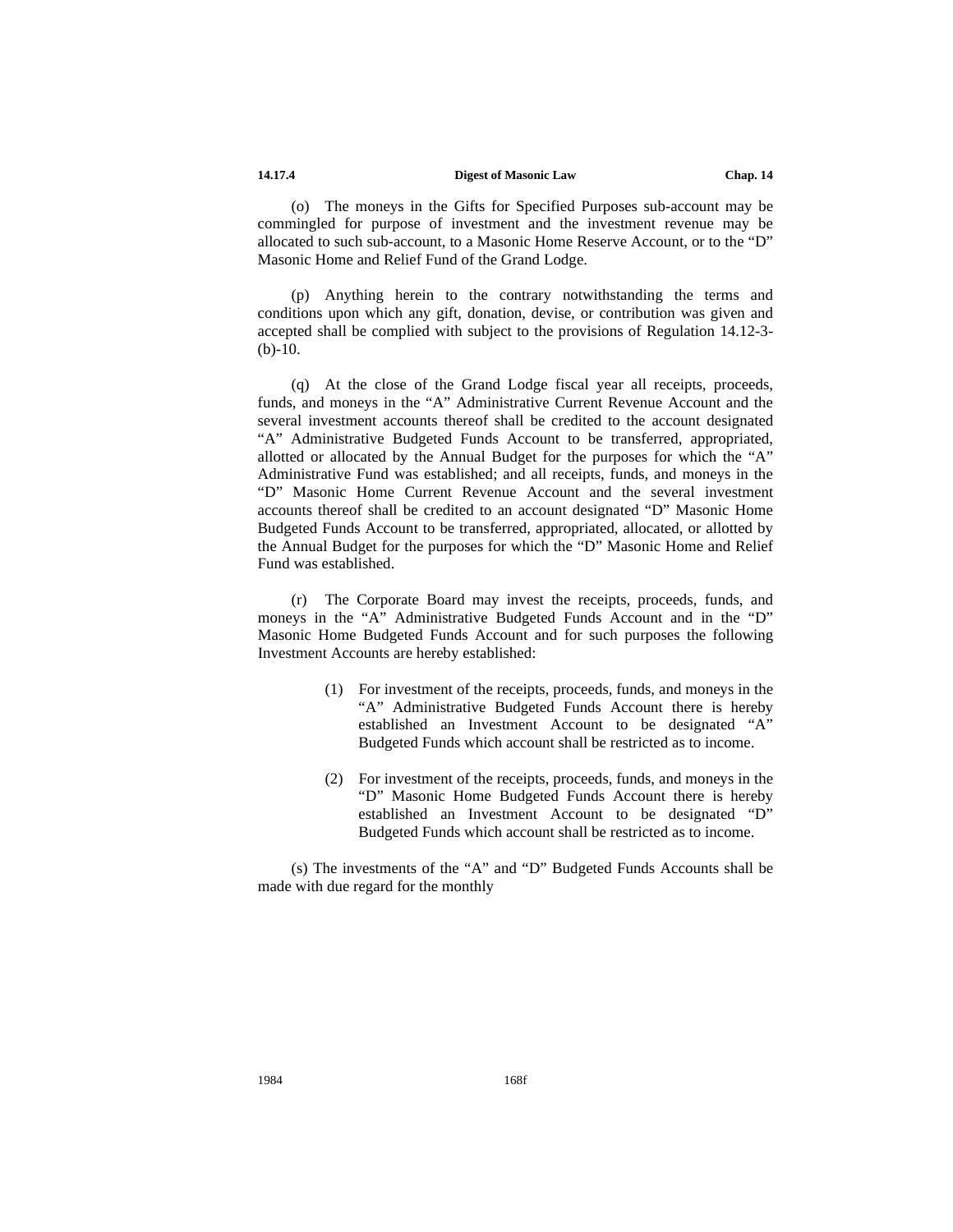Budgetary requirements of the several Funds and the Corporate Board shall prepare and frequently review statement of monthly Budgetary requirements of the several Funds.

(t) The Corporate Board shall insure that the Registered Investment Adviser(s) or Registered Representative's(s') broker-dealer or its clearing firm provide investment records as provided above. (1999)

(u) The term "Investment Income" as used herein shall mean and include interest received on bonds and other securities and dividends received on stocks and shall be construed to mean profit made on sales of stocks, bonds, or other securities. There shall be no diminution of the principal of Investment Funds by reason of the sale of stocks, bonds, or other securities for less than cost thereof. The amount of any loss resulting from the sale of stocks, bonds, or other securities shall be deducted from the total of interest, dividend, and profit made on sales of stocks, bonds, or other securities, as defined above, and the balance thereof shall first be added to an emergency operating reserve fund, the total is not to exceed the previous two years of investment income needed to fund the Budget, the remainder is to be added to principal. It is the declared intent hereof that the principal of Investment Funds shall not be decreased by reason of any loss resulting from purchase and sale of securities. (2019)

**14.17.5** Each year the Committee on Finance and Accounts shall compute or calculate the proper amounts of Masonic Home (Charity) Funds that should be appropriated in the "D" Masonic Home Budget for transfer to the "A" Administrative Fund as appropriate compensation for services to be performed for the benefit of the Home and the cost thereof paid or provided for payment in the "A" Administrative Fund Budget.

The procedure for computing or calculating the proper amount to be budgeted for such transfer shall be as follows:

(1) The amounts appropriated in the "A" Administrative Fund Budget for the following Budget numbers and purposes shall be added together: 400-Salary, Grand Secretary; 401-Salary, Accounting Assistant; 402-Salary, Grand Treasurer; 403-Other Salaries; 404-Telephone and Telegraph; 406-Postage and Shipping; 409-Taxes-FICA; A-410-Taxes-Unemployment Compensation at 100%; one-half of 411-Rental, Data Processing; 423-Computer Supplies; 423-A-Office Supplies; A-428-Computer Consultant and Management; A-429-Computer Software; and A-430-Training Education.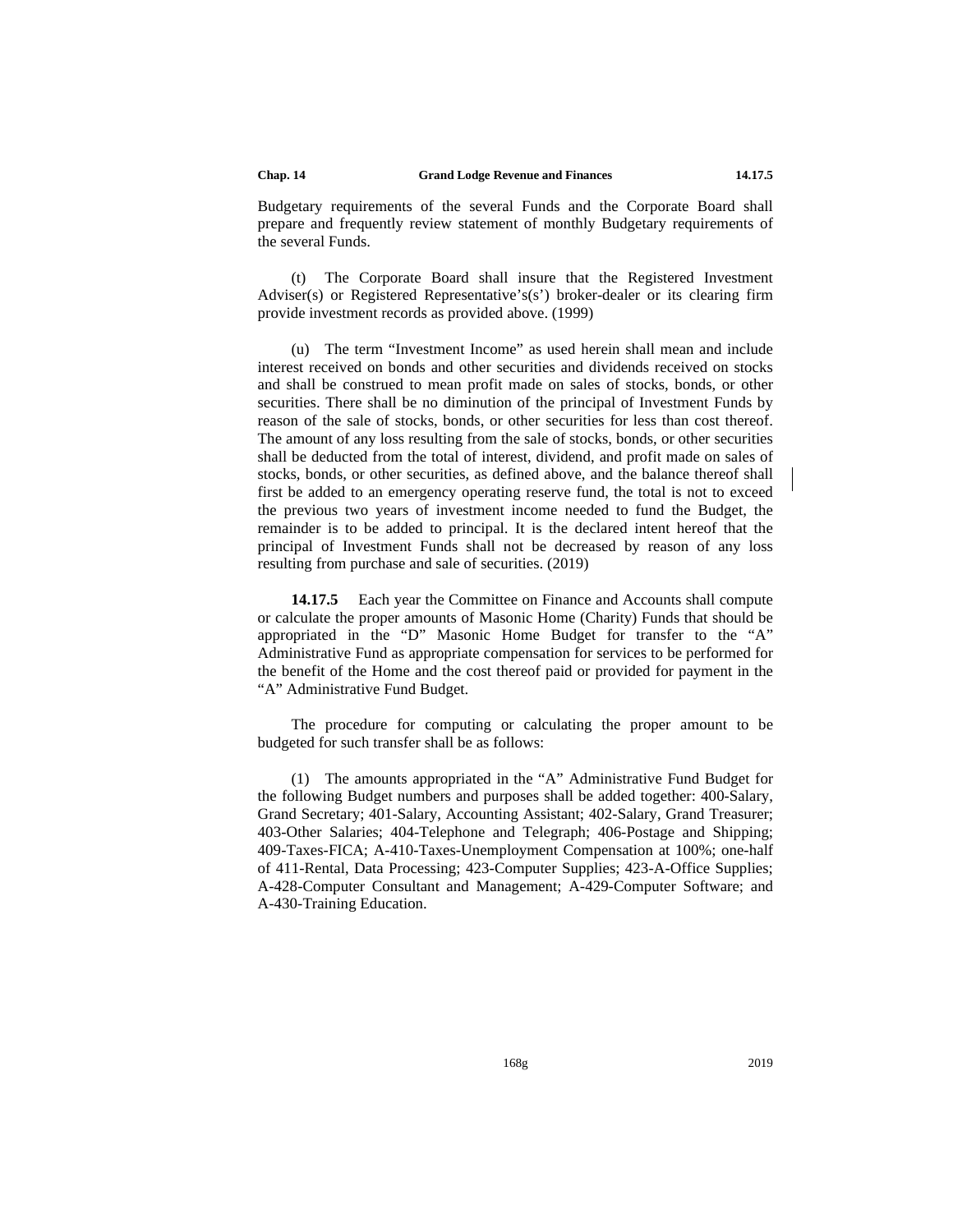(2) Add the amounts appropriated for the "A" Administrative Fund and for the "D" Masonic Home and Relief Fund (excluding the Construction Funds) together to find the total of the sums appropriated as operating funds for said "A" and "D" Budgets, hereafter called the Total Budget.

(3) Determine the percentage of the Total Budget of the "A" Administrative Fund Budget and the "D" Masonic Home and Relief Budget that is what percentage of the Total Budget consists of moneys appropriated in the "A" Budget and the percentage of the Total Budget that consists of moneys appropriated in the "D" Budget.

(4) Multiply the percentage that the "D" Masonic Home and Relief Fund bears to the Total Budget (percentage obtained in (3) above) by the total cost of the items (appropriations) enumerated in (1) above. The amount obtained by this multiplication is the amount to be Budgeted in the "D" Masonic Home and Relief Fund Budget for transfer to the "A" Administrative Fund Budget for services rendered and to be paid for from the "A" Administrative Fund.

A specified item in the Budget of each Fund should show the amount to be transferred to or from another Budget Fund. (1986)

## **References**

(2) The Committee on Finance and Accounts shall meet not later than January  $31<sup>st</sup>$ , each year, to review and study the preliminary report and statements of the auditor of the moneys available for appropriation by the Grand Lodge, and to review the requests for appropriations, and prepare, summarize and submit, without delay, a tentative Budget for the operation of the Grand Lodge for the ensuing year.

(3) The Committee on Finance and Accounts shall not propose a Budget, nor shall a Budget be approved and adopted, for the operation of the "A" The Administrative Fund or "D" The Masonic Home and Relief Fund, for more than the unexpended balance on hand in the Budget account of each of such funds and the Current Revenue Accounts that has been collected for the purpose of each of such funds, and other funds may be allocated by the Grand Lodge. Reg.  $14.12$  (2) (c-2-3)

(d) The Corporate Board shall cause a copy of the proposed Budget as prepared by the Committee on Finance and Accounts, with amendments, if any, by the Corporate Board together with a simplified statement of the financial condition of the Grand Lodge to be mailed to the Lodges not later than 60 days prior to the Grand Lodge Annual Communication, each year, in order that the Lodges and their representatives may have ample time to consider it before the meeting of the Grand Lodge. In event any changes are made in the proposed Budget after it has been submitted to the Lodges and before it is submitted to the Grand Lodge, such changes shall be reported in detail to the representatives in session at the Annual Grand Communication, prior to the adoption of the Budget. Reg. 14.12 (2) (d)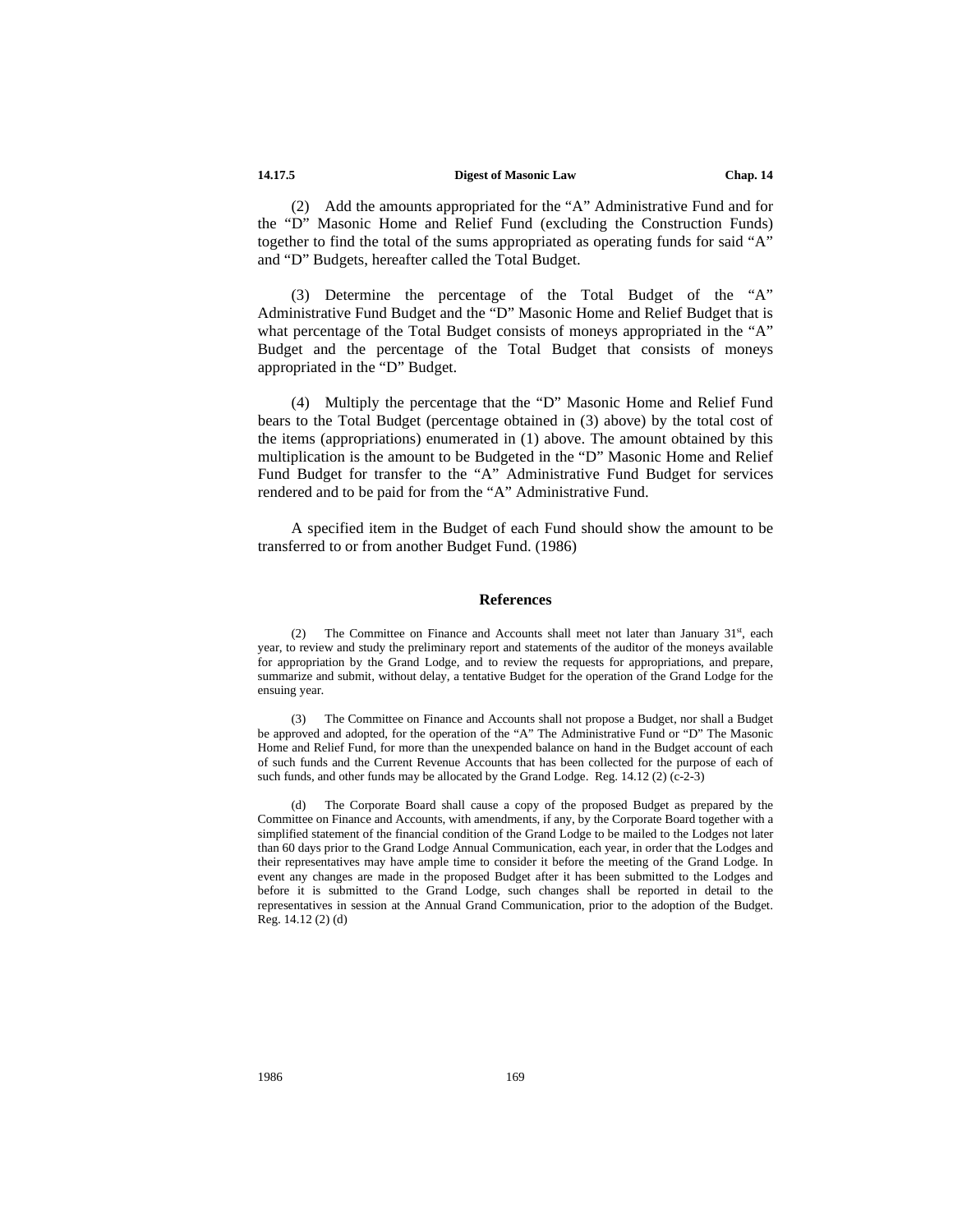## **References**

Income from the Masonic Home Endowment Fund may, in the discretion of the Finance and Accounts Committee, be allocated for current Budget requirements or for contingencies in the Masonic Home and Relief Fund Budget. Reg. 14.17.3 (1) (2) (3) (4) (5) (6) (7) (8) (10)

4. EMERGENCY EXPENDITURES - (a) When, in recess of Grand Lodge, an emergency exists that requires expenditure of funds of a Reserve Account or Accounts or Reserve Funds of the Grand Lodge the Grand Master and any three other members of the Corporate Board may by written order transfer funds from such Reserve Account or Accounts or Reserve Funds of the Grand Lodge as appropriate Budget items for expenditure as may be required by such emergency, said order to be signed by the Grand Master and by other members of the Corporate Board agreeing thereto. 14.12 (4) (a) (1984)

## **FEES**

## **Regulations**

**14.18** A fee of ten dollars (\$10.00) for use of Grand Lodge, shall be charged for Dispensation to confer Degrees short of time, except in case of Army and Navy personnel; or for the purpose of providing material for Degree work at Grand Lodge Sessions, or a Grand Lodge School of Instruction, or official visitations.

## **References**

As to Grand Lodge Payroll, see Regulation 12.05

As to mileage and per diem for Grand Communications, see Regulation 12.06

## **Rulings and Decisions**

Provisions of Section 9(a) of Article I, also Section 4, Paragraph 3, of Article I which specifies the duties of the Grand Treasurer and Section 9(a) of Article I, Section 10 of Article VI of the Constitution and other Regulations that define the duties and responsibilities of the Grand Secretary as they apply to our financial affairs and it is my ruling that the Grand Treasurer and Grand Secretary are Corporate Officers for the purpose of signing documents for the disbursement of Grand Lodge Funds as required by Section 9(a) of Article I of the Constitution, June 29, 1984, and by the authority of the Grand Master's Supplemental Report appearing in 1984 Proceedings on pages 144 and 145 and adopted by Grand Lodge on page 146, of the 155<sup>th</sup> Annual Grand Communication. June 29, 1984. (1985 Proc. 200)